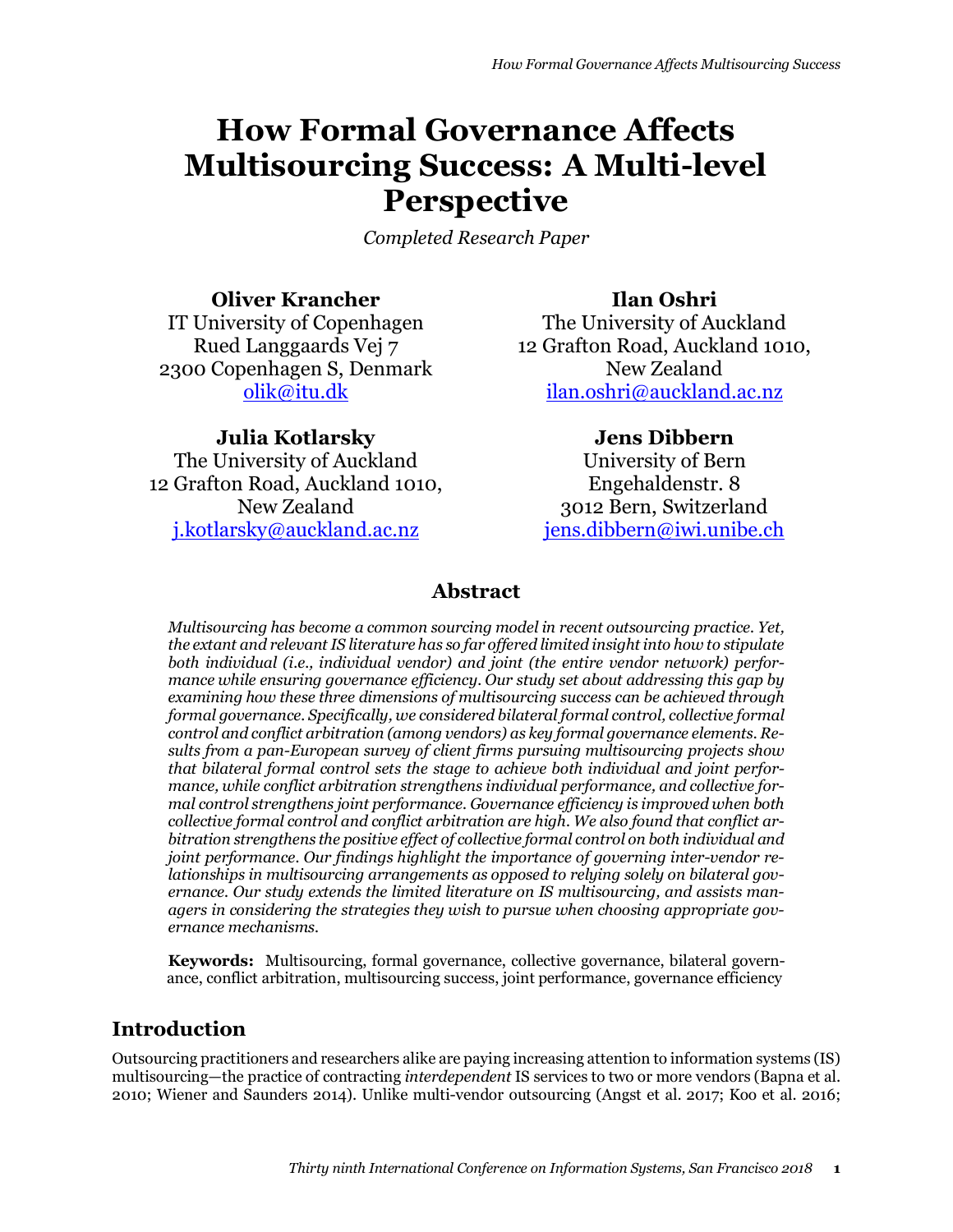Levina and Su 2008; Su and Levina 2011), where multiple vendors are contracted to provide different independent services, multisourcing requires vendors to interact due to interdependencies between the services each of them delivers as part of a larger integrated service to a client (Bapna et al. 2010). Given these interdependencies, clients pursue at least three objectives in multisourcing. First, clients need to ensure that each vendor, individually, delivers its respective service to the client's satisfaction (individual performance). Second, clients need to ensure that the overall larger service meets their expectations, which implies that interdependencies and conflicts between vendors are effectively addressed (joint performance). Third, despite the complexity inherent to the management of interdependencies among multiple vendors, clients may also want to keep their governance efforts within reasonable limits (governance efficiency). In this paper, we examine the formal governance strategies clients can use to achieve these objectives.

Although the existing outsourcing and control literatures provide useful foundations for investigating the relationship between formal governance and success in outsourcing, we note three important gaps in the context of multisourcing. First, while the literature focuses on success in dyadic outsourcing relationships (Gopal and Gosain 2010; Tiwana and Keil 2009), multisourcing arrangements present a more complex setting in which both dyadic relationships (between the client and each vendor) and collective relationships (between the client and the set of vendors) exist (see also Figure 1). In such a setting, clients exercise governance to not only ensure high individual performance from each vendor, but also to achieve high levels of joint performance (implying that the individual services integrate smoothly into a coherent whole) and governance efficiency. However, there is little empirical research that focuses on these three distinct dimensions of multisourcing success. Second, while the existing literature examines the role of formal control (i.e., the client's efforts to formally specify and monitor outcomes and procedures) (Choudhury and Sabherwal 2003; Rustagi et al. 2008), formal control can be of two different types in multisourcing: bilateral formal control and collective formal control. In *bilateral formal control*, clients specify and monitor outcomes to be achieved and procedures to be followed by each vendor individually. In contrast, in *collective formal control*, the client specifies and monitors the outcomes to be jointly achieved and procedures to be jointly followed by the vendors. Although Bapna et al. (2010) introduce this distinction, there is little empirical evidence that shows how these two types of formal governance, and their interaction, affect success. Third, multisourcing has been portrayed as potentially leading to a blame-game between vendors (Bapna et al. 2010). Thus, conflict resolution *between vendors* is imperative to achieving desired outcomes. Given this unique threat of between-vendor conflict in multisourcing, Bapna et al. (2010) suggest that *conflict arbitration* procedures (often specified through operational-level agreements) can help vendors resolve conflicts themselves. Yet empirical research on the effect of between-vendor conflict arbitration charters on multisourcing success is lacking.

In the light of these gaps, our research aims to address the following question: *How do bilateral formal control, collective formal control, and conflict arbitration affect success in multisourcing arrangements?*

To address this question, we develop a conceptual model that distinguishes between the two levels on which interactions take place in multisourcing settings: the dyadic client-vendor level and the triadic client-vendors level, as shown in Figure 1. We develop hypotheses and test them using survey data from 189 multisourcing arrangements. The results provide novel insights into how formal governance strategies and the interactions between them affect different dimensions of success in multisourcing arrangements.

# **Theoretical Background and Hypotheses**

## *Multisourcing: background*

The key characteristic that distinguishes multisourcing arrangements from other settings that involve multiple vendors is the existence of *interdependencies* between services provided by different vendors (Bapna et al. 2010; Wiener and Saunders 2014). For instance, a major logistics service provider delegated the development of state-of-the-art software for its letter carriers' mobile devices to a team of six vendors. While each of the vendors developed a set of modules for the software, it was essential that the modules fitted together to form an integrated, coherent software application. To deal with these interdependencies, the client urged the vendors to help each other, to exchange information on a regular basis, and to accommodate unforeseen changes (Hurni et al. 2015; Tomczak 2015).

Although multisourcing arrangements, as in the above example, involve multiple vendors and rely on collaboration between vendors, the arrangements are based on a set of dyadic contracts between the client and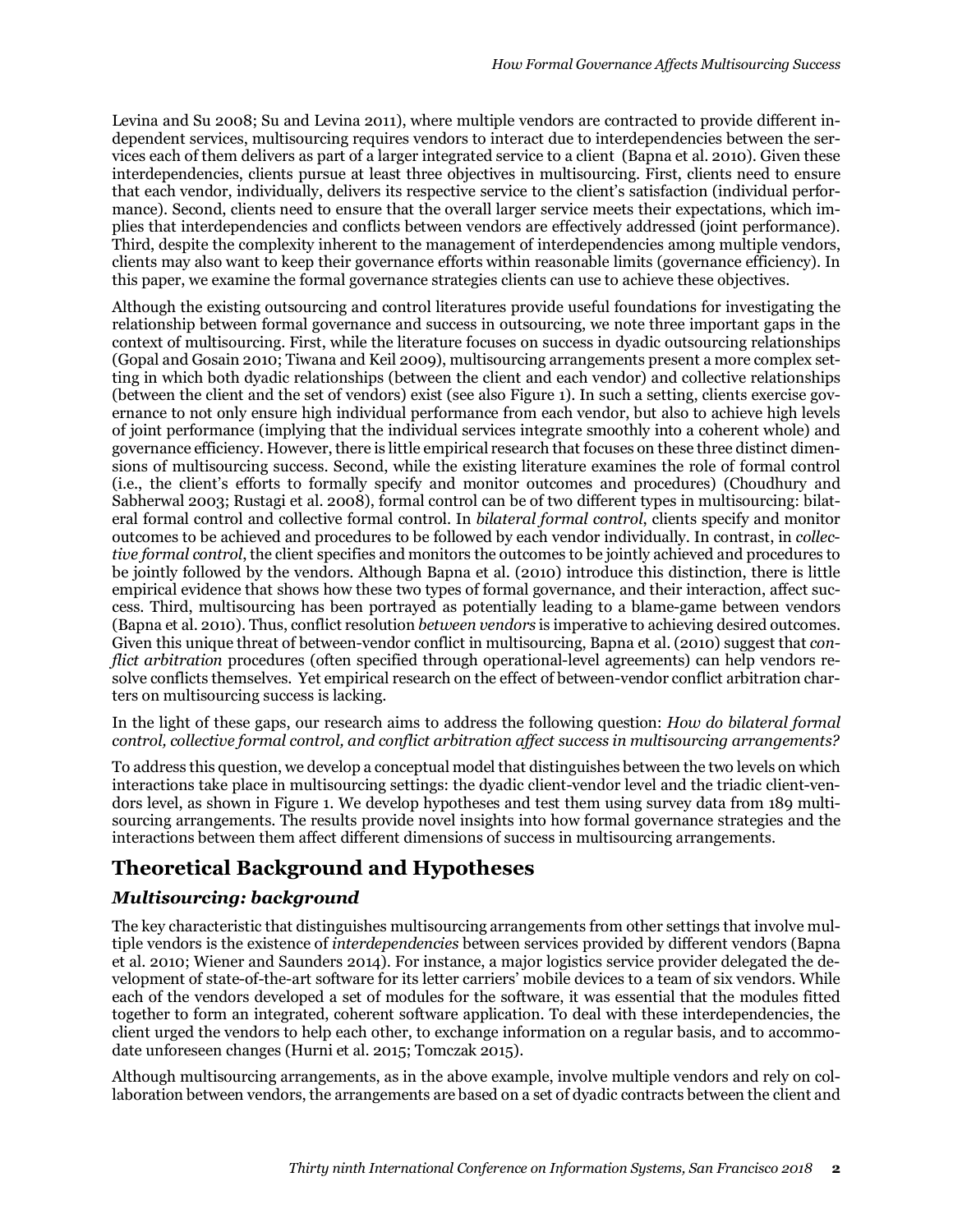each individual vendor. Figure 1 illustrates this by showing a multisourcing arrangement that involves two vendors. The arrangement encompasses two dyadic relationships, c-vA and c-vB, where each relationship is based on a separate contract. However, reducing the arrangement to these two dyads would create an incomplete representation of multisourcing by overlooking the interdependencies between the services provided by Vendor A and Vendor B. These interdependencies come into the picture only if the arrangement is conceptualized as a triad that involves the Client, Vendor A, and Vendor B. Multisourcing arrangements present a multi-level phenomenon (Klein and Kozlowski 2000), where the multisourcing arrangement (such as the triad in Figure 1) is at the higher level of analysis (level 2) and the client-vendor dyads that are part of the multisourcing arrangement are at the lower level of analysis (level 1).

Acknowledging the multi-level nature of multisourcing is important for at least two reasons. First, clients make formal governance decisions both at the level of the dyad and at the level of the multisourcing arrangement. Second, success may be measured on both these levels. We next elaborate on clients' formal governance choices and on success dimensions at these two levels.



## *Formal governance in multisourcing*

In line with the outsourcing and control literatures, we use the term *formal governance* to refer to the client's use of document-based mechanisms to regulate the behavior of vendors (Goo et al. 2009; Poppo and Zenger 2002). Formal governance contrasts with relational governance, which denotes governance based on shared norms that result from social processes (Poppo and Zenger 2002). In this paper, we focus on formal governance. Although relational governance in multisourcing may also merit attention, formal governance is of particular importance, given that "relational governance … models might not be feasible for multiple vendors" (Bapna et al. 2010, p. 789).

While most IS research on outsourcing governance refers to single-sourcing arrangements, Bapna et al. (2010) sketch three forms of formal governance in multisourcing, which we refer to as bilateral formal control, collective formal control, and conflict arbitration (see also the left-hand side of our research model in Figure 2). Following the control literature, we use the term *formal control* to refer to the extent to which a client attempts to regulate vendor behavior by specifying and monitoring procedures or outcomes (Keil et al. 2013; Kirsch 1996; Rustagi et al. 2008). According to Bapna et al. (2010), an important peculiarity of multisourcing arrangements is that clients have a choice between bilateral and collective formal control. In *bilateral formal control,* the client specifies and monitors outcomes to be achieved and procedures to be followed by each vendor individually. In contrast, in *collective formal control,* the client specifies and monitors the outcomes to be jointly achieved and procedures to be jointly followed by the vendors.

To illustrate the difference between bilateral and collective formal control, consider the multisourcing project of the logistics service provider mentioned above. Recall that the project involved the development of several application modules by different vendors. In this project, the client could specify and test outcomes related to a single module, such as what output data the module should produce based on choice of input data, or by when the development of the module should be completed. Moreover, the client could prescribe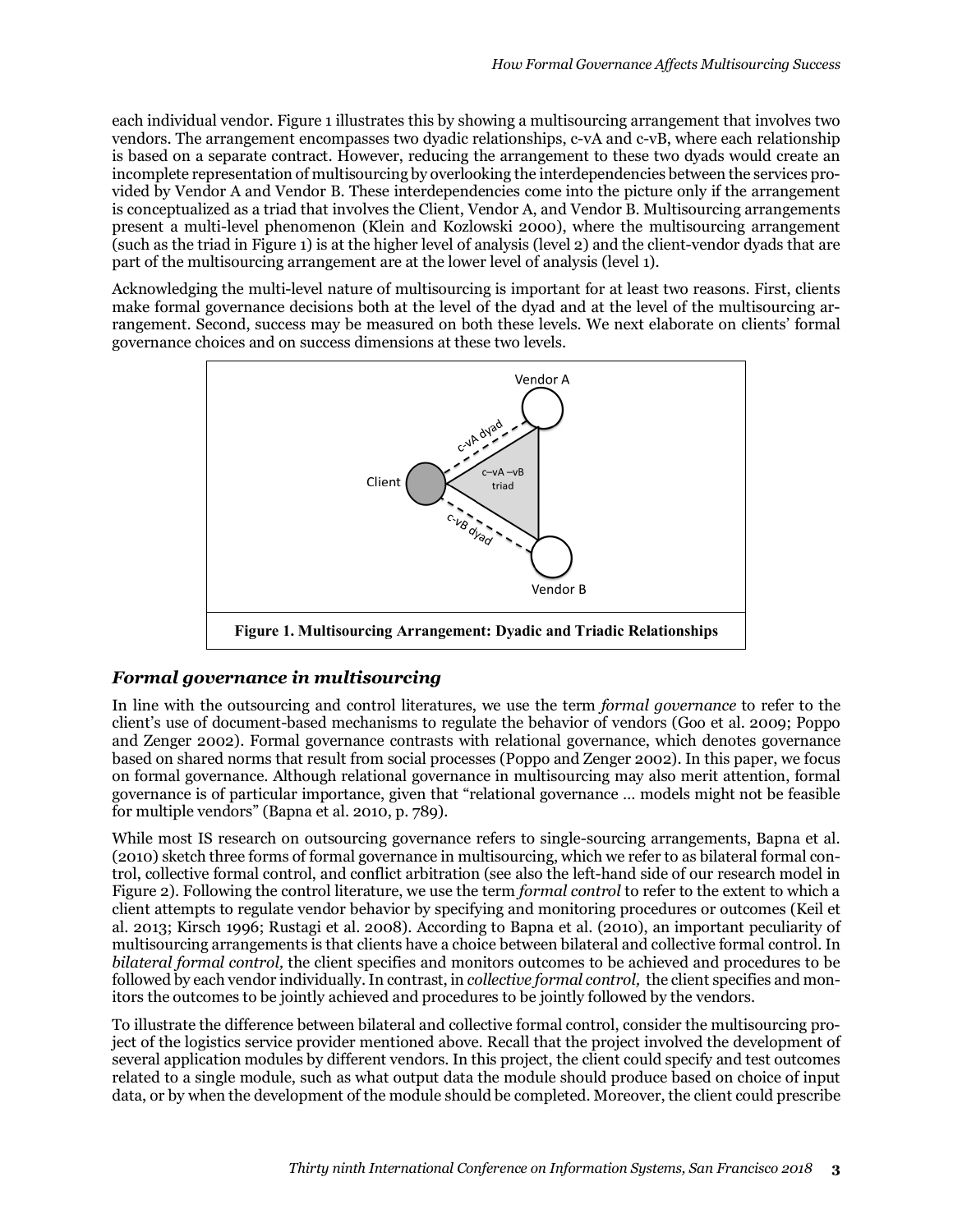particular development, test, or documentation procedures for the module. Since these examples refer to outcomes and procedures relevant to a particular vendor, they are instances of bilateral formal control. The client could also specify and test the end-to-end business process enabled by the collective of modules, or response times that resulted from the interaction of modules assigned to different vendors. Moreover, the client could specify that code contributions by individual vendors be integrated into a shared code system and jointly deployed several times a day (Humble and Molesky 2011). These latter two examples are instances of collective formal control, since they refer to joint procedures (procedures that all vendors take part in) and joint outcomes (outcomes to be jointly produced by the vendors). The examples also illustrate that bilateral formal control may vary for different dyads within a multisourcing arrangement, whereas collective formal control does not. A client may tightly specify and monitor the outcomes of vendor A but not of vendor B (different levels of bilateral formal control for each dyad), while the extent to which the client specifies and monitors joint outcomes and procedures is a property of the multisourcing arrangement.

Bapna et al. (2010) also allude to a third type of formal governance in multisourcing. Clients may define operational-level agreements (OLAs) that specify how vendors sort out conflict between them, a mechanism that others have termed a *conflict arbitration charter* (Goo et al. 2009) (henceforth in brief: *conflict arbitration*). Conflict arbitration carries the attractive promise that vendors can resolve conflict themselves, without the client's involvement (Bapna et al. 2010). Since conflict arbitration refers to the interaction between vendors, it is a property of multisourcing arrangements, rather than of a particular client-vendor dyad.

#### *Multisourcing success*

The vast majority of IS outsourcing studies have examined success in a dyadic relationship with a single vendor. Indicators of success, examined from the client firm's perspective, highlight the financial performance of the client firm (Wang et al. 1997), improved service levels (Dibbern et al. 2004), and the quality of the relationship with the vendor (Grover et al. 1996). These studies focus on what we term *individual performance*, i.e., the degree to which the services rendered by an individual vendor meet the client's expectations. Individual performance is a property of the client-vendor dyad.

Contrary to a dyadic setting, the multisourcing setting requires interaction between the vendors in order to accommodate interdependencies between services outsourced to different vendors (Wiener and Saunders 2014). To resolve interdependencies, vendors need to coordinate their actions and/or information to ensure that their interdependent services can be successfully integrated in a coherent whole IT service for their client. Therefore, high levels of individual performance by each vendor are not sufficient to guarantee a high level of *joint performance*, i.e., the degree to which the combined performance of interdependent vendors meets the client's expectations, including costs savings, and provides satisfaction (Grover et al. 1996; Lee and Kim 1999; Tiwana 2008). For instance, in a multi-module software development project, vendor A may deliver software module A as per the contract (high individual performance) but fail to help vendor B, who is supposed to develop module B, which depends on the functionality of module A. Although vendor B also fulfills all contractual obligations (high individual performance), the client is unable to perform the end-toend business process because module B does not integrate well with module A (low joint performance). Achieving high joint performance is particularly demanding, because outsourcing contracts are signed with each vendor individually and there is no legally binding document that allows the client to legally enforce a particular level of joint performance.

A third important dimension of success is governance efficiency, i.e., the degree to which coordinating, guiding, and monitoring interdependent vendors is free of effort for the client (Dibbern et al. 2012)*.* Even in single-sourcing relationships, the client's unplanned efforts in governing vendors may often exceed the cost savings expected from outsourcing (Dibbern et al. 2008). In multisourcing, governance efforts may further increase, due to the time needed to interact with multiple vendors and the coordination demands and opportunistic threats that result from interdependencies (Alchian and Demsetz 1972; Dekker 2004). Hence, governance efficiency is a primary challenge in multisourcing. Since governance efficiency includes efforts for inter-vendor coordination, it is a property of multisourcing arrangements, rather than clientvendor dyads.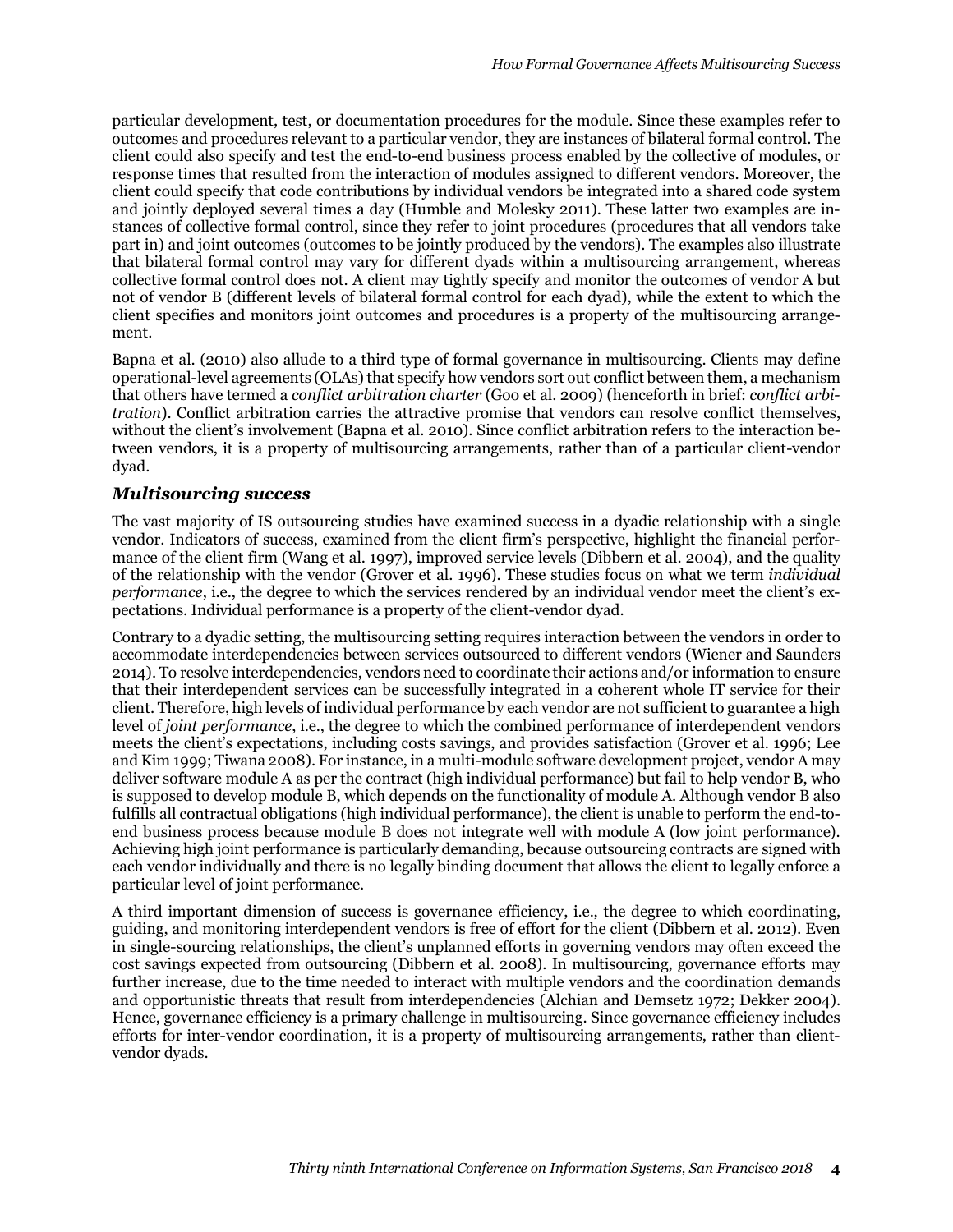## *Development of hypotheses*

Figure 2 depicts our research model. The model includes five hypothesized relationships between the three types of formal governance (bilateral formal control, collective formal control, and conflict arbitration) and three dimensions of multisourcing success (individual performance, joint performance, governance efficiency). Two constructs, bilateral and formal control, are at the level of the client-vendor dyad (level 1), while the remaining four constructs are at the level of the multisourcing arrangement (level 2).



**Bilateral formal control:** A bilateral formal control is a legally binding agreement between the client and the vendor that captures a dyadic dimension in the multisourcing setting. The specification of expected procedures and expected outcomes against prespecified performance benchmarks provides clear guidance to the vendor on how the client firm will evaluate the performance of an individual vendor. High levels of bilateral control may enhance individual performance by conveying useful knowledge about expected outcomes and effective procedures that lead to these outcomes (Henderson and Lee 1992; Krancher and Slaughter 2013). Moreover, given their contractual foundation and their explicit focus on contributions by a particular vendor, bilateral formal controls are likely to be a particularly strong tool for discouraging opportunistic vendor behavior (Alchian and Demsetz 1972; Dekker 2004; Tiwana and Keil 2009), which may further raise individual performance levels. High levels of bilateral control may also raise joint performance. Bilateral formal controls require clients to anticipate interdependencies at the outset of projects and define the outcomes and procedures for each vendor in a way that effectively addresses interdependencies. For instance, clear specification of the inputs and outputs of individual software modules to be developed by individual vendors (a type of bilateral formal control) may be critical for the later smooth integration of the modules into an overall coherent software system. This is in line with the control literature, which suggests that formal control can help achieve coordination (Nidumolu and Subramani 2003). High amounts of bilateral formal control may also have positive effects on governance efficiency. As suggested by contingency theory (Van de Ven et al. 1976), prespecifying goals and procedures for each vendor, and ensuring adherence to them, is likely to require lower governance efforts than the ongoing mutual adjustments across multiple organizational boundaries required in the absence of strong bilateral formal control. The expectation that bilateral formal control enhances governance efficiency is also in line with findings in the control literature on efficiency gains associated with the use of formal control (Gopal and Gosain 2010). We therefore posit:

#### *H1: Higher amounts of bilateral formal control are associated with higher multisourcing success.*

**Collective formal control:** In addition to prescribing prespecified benchmarks for each individual vendor, clients may also specify and monitor the way vendors are expected to collaborate with each other (Wiener and Saunders 2014), and the outcomes that vendors are expected to jointly achieve. Such mechanisms fall under the realm of collective formal control. Collective formal control is likely to be particularly effective for achieving coordination among vendors and, thus, high joint performance. When clients specify and monitor joint procedures, such as frequent code integration and deployment, they are urging vendors to interact, share information, and help each other. This may help address interdependencies. Moreover, when clients specify and monitor joint outcomes, such as by specifying the end-to-end business process that the software under development should enable, they are directing the vendors' attention to the overall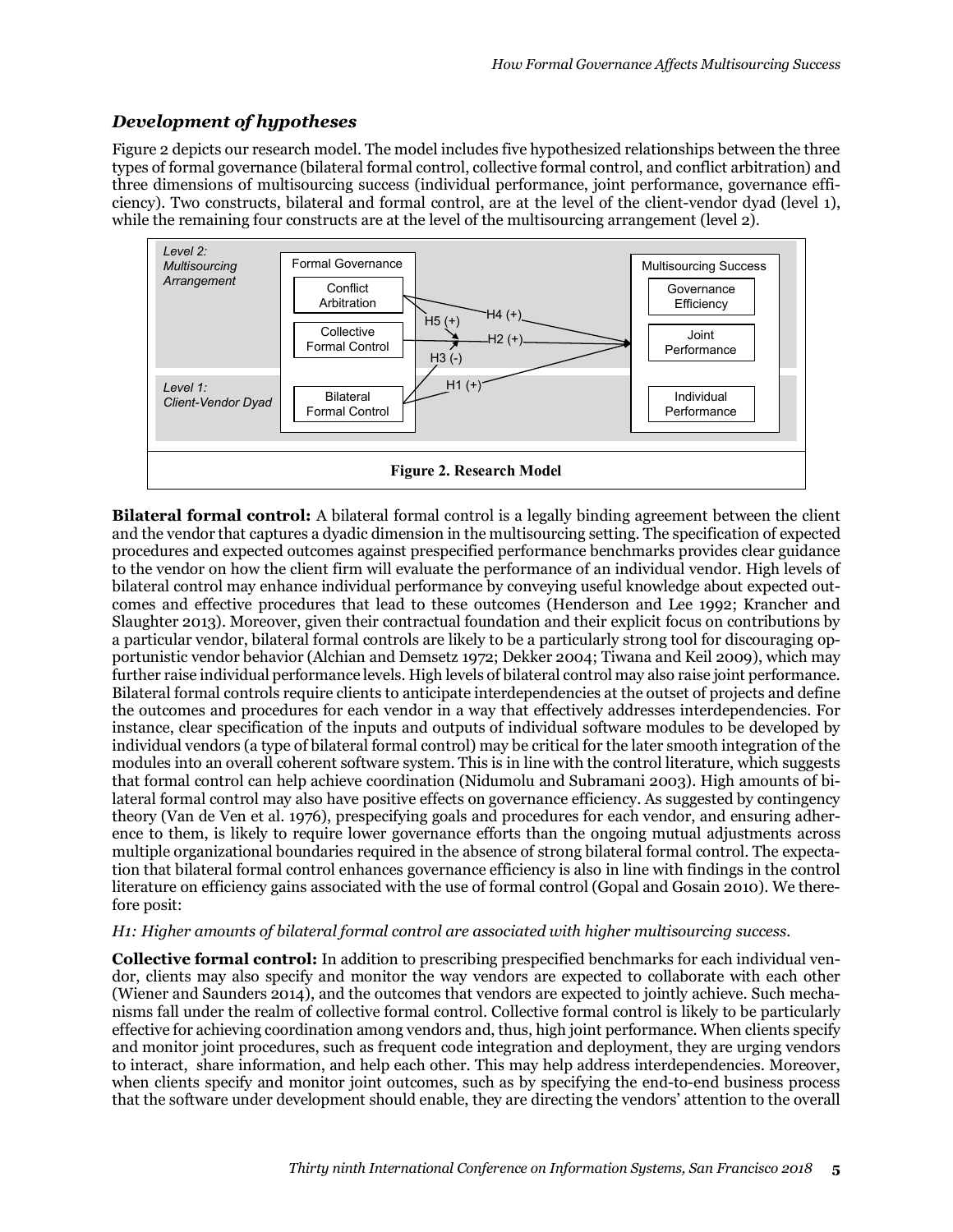picture, and helping to sensitize them for interdependencies. This is in line with the idea that control involving many parties results in collective sensemaking and improved coordination among these parties (Kirsch 2004). Although, given its nature, collective formal control is particularly likely to increase joint performance, it may also have beneficial effects on individual performance and governance efficiency. Collective formal control grants vendors some discretion in the way they create their individual contributions, as long as these individual contributions integrate well with the contributions of other vendors. This may allow knowledgeable vendors to bring to bear their expertise (Tiwana and Keil 2009), resulting in high individual performance. Collective control may also be a particularly efficient way for clients to manage multisourcing arrangements because this form of control does not involve efforts related to each invidual vendor. We therefore argue:

#### *H2: Higher amounts of collective formal control are associated with higher multisourcing success.*

**Interaction of bilateral and collective formal control:** A key tenet of the literatures on governance and control is that mechanisms often do not act in isolation, but rather complement or substitute each other (Poppo and Zenger 2002; Huber et al. 2014). Mechanism A complements (substitutes) mechanism B if the benefits from mechanism A increase (decrease) when mechanism B is used. We expect bilateral and collective formal control to substitute each other for three reasons. First, they are, at least in part, functional equivalents (Huber et al. 2014), meaning that both controls serve the same functions of guiding and coordinating vendors while discouraging opportunism. For instance, if strong bilateral formal control is in place, the need for strong collective formal control should be reduced. In other words, bilateral and collective formal control are to some extent substituting each other, implying clients may typically choose either one or the other. Second, bilateral formal control may undermine the strength of collective formal control. Collective formal control grants vendors discretion in how they create their individual contributions, whereas bilateral formal control eliminates this discretion and prevents vendors from bringing their own expertise to bear. Third, collective formal control may undermine the strength of bilateral formal control. While bilateral formal control offers the strength of being relatively easily enforceable, backed as it is by dyadic contracts, its power may be reduced in situations where bilateral and collective controls contradict each other. In such situations, vendors may opportunistically choose to comply with the control that promises the greater gain for themselves, in the belief that the client's will cannot be enforced because of the ambiguities caused by contradictory controls. We therefore anticipate:

#### *H3: The positive association between collective formal control and multisourcing success is weaker when bilateral formal control is strong.*

**Conflict arbitration:** Multisourcing settings may lead to opportunistic behavior by vendors (Wiener and Saunders 2014). In particular, a high degree of performance ambiguity is likely to encourage 'blame-games' between vendors (Bapna et al. 2010). It is therefore in the client's interest to clarify and govern conflict arbitration between the vendors, beyond the client-vendor arbitration procedure commonly used in outsourcing settings. A common approach to clarifying and governing conflict arbitration is the use of OLAs. These outline the collaboration principles between vendors (Bapna et al. 2010). We expect conflict arbitration to have positive effects on individual performance, collective performance, and governance efficiency. Conflict arbitration can enhance individual performance and governance efficiency because it gives vendors a tool to enforce particular behaviors or outcomes from other vendors, without the involvement of the client (Bapna et al. 2010). For instance, if vendor A does not deliver its individual service, vendor B, who depends on vendor A's contributions, may leverage the conflict arbitration charter to legitimize its efforts to put pressure on vendor A. As a result, the performance of vendor A may increase without the involvement of the client, which suggests high governance efficiency. Conflict arbitration may also enhance joint performance. In cases where cognitive conflicts prevent vendors from effectively addressing interdependencies (Conner and Prahalad 1996; De Dreu and West 2001), conflict arbitration may help promote constructive interaction among vendors to find solutions. As such:

#### *H4: Higher amounts of conflict arbitration are associated with higher multisourcing success.*

**Collective formal control and conflict arbitration:** Following Bapna et al. (2010), we expect that formal control and conflict arbitration complement each other. Collective formal control is imperative for ensuring the delivery of an integrated service, as it decreases the risks involved in ignoring interdependencies. However, as collective formal controls are not legally binding mechanisms, vendors are likely to shirk complying with such guidelines, assuming that they are unlikely to be penalized. Indeed, as multisourcing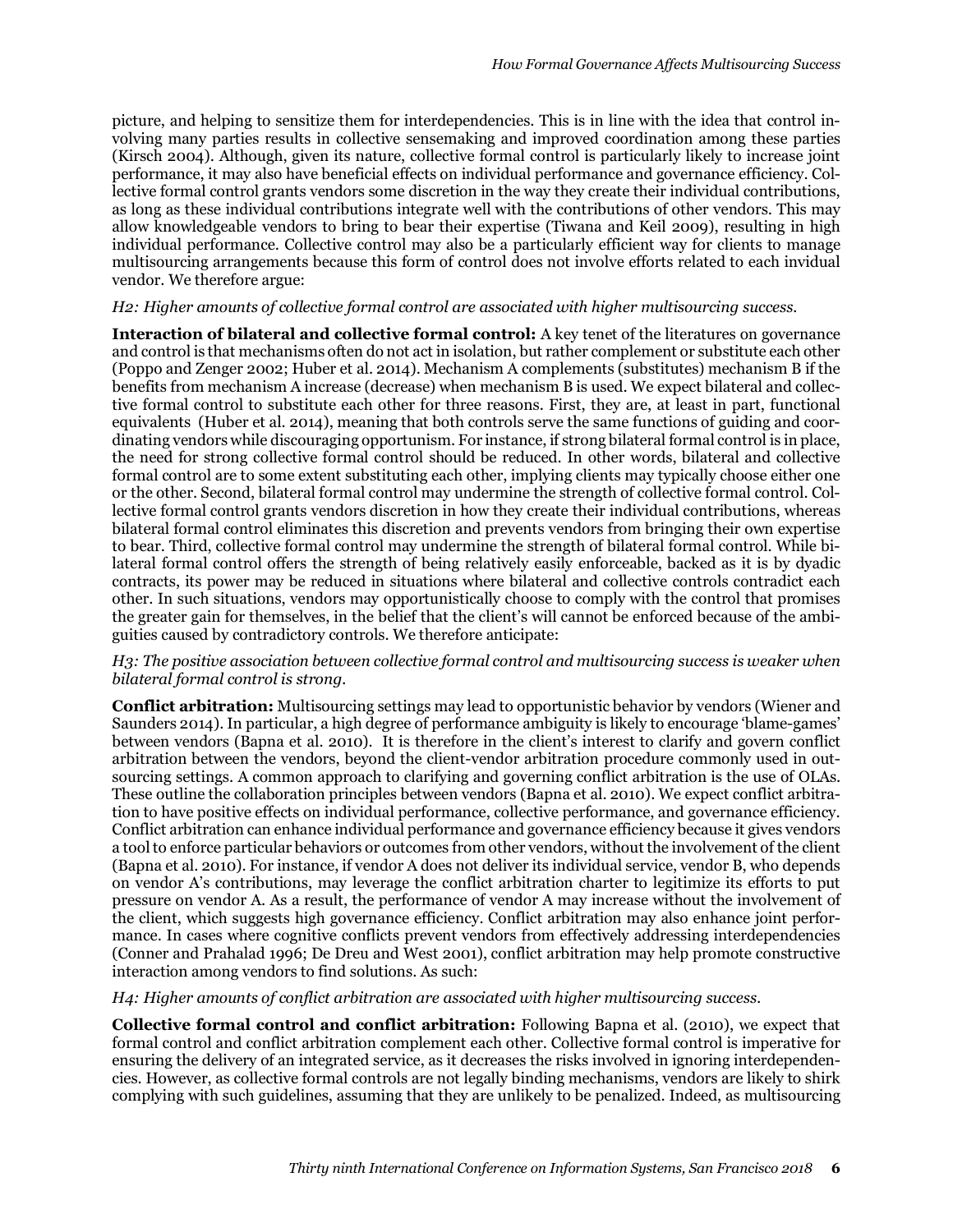is often described as presenting a high degree of performance ambiguity and task interdependency, a vendor may not be penalized by the client and other vendors may not point out the source of a failure as they do not feel legitimized to do so (Alchian and Demsetz 1972; Bapna et al. 2010). Conflict arbitration, particularly in the form of OLAs, legitimizes such inter-vendor management efforts, supporting vendors in their endeavors to enforce the contributions needed from other vendors to achieve joint outcomes. We therefore posit:

*H5: The positive association between collective formal control and multisourcing success is stronger when conflict arbitration is strong.*

# **Methods**

## *Data*

In line with past IS outsourcing studies (e.g., Goo et al. 2009), we empirically tested our research model through a key informant survey (Pinsonneault and Kraemer 1993). The questionnaire, developed by three of the authors, was administered to organizations in the UK, Germany, France, Italy, Spain, and the US, spanning a variety of industries. A UK-based market research firm was used to gain access to a panel of managers from these organizations. The original English version of the questionnaire was translated by the market research firm and checked by native speakers familiar with outsourcing. Responses were collected through telephone interviews and an online survey.

The questionnaire was distributed among potential middle- and top-level informants who were familiar with multisourcing arrangements within their firms. To ensure the targeted individuals' familiarity with multisourcing arrangements (thus qualifying them as "key informants"), the respondents needed to answer a set of screening questions and meet the following two criteria: (1) Working for an organization with an outsourcing arrangement(s) in place, where a task or project has been consciously divided and outsourced to different vendors; and (2) Being familiar with the management of such a multisourcing arrangement in their company. The respondents then had to select one particular multisourcing arrangement currently in place in their organization. Within this particular multisourcing arrangement, respondents were asked to select the two vendors contributing the most to the multisourcing arrangement (in terms of amount of work). The questions relevant to testing our model pertained only to this particular multisourcing arrangement with the two chosen vendors, called vendor A and vendor B. Focusing on the two most important vendors, rather than on all vendors, allowed us to keep the size of the survey manageable and the survey identical for all arrangements. We worded the survey questions in such a way to make clear to respondents whether the multisourcing arrangement (level 2) was being referred to, or the relationship with individual vendors (level 1). Questions related to level 1 were asked twice, once with regard to vendor A and once with regard to vendor B.

Before sending out the final questionnaire, the questionnaire items were pilot-tested with 15 international organizations, in order to ensure that all questionnaire items were understandable and could be answered by the intended group of respondents. Each block of questions was followed by an open field for comments, and the respondents pre-testing the survey were asked to note down any thoughts they had on the questions asked in the respective section. These comments were considered in the refinement of the questionnaire. In addition, we tested our model on the pilot data to assess the validity of the constructs. Items that loaded very low were removed from the questionnaire.

The finalized questionnaire was sent out to 2,000 organizations. Overall, 200 usable questionnaires were returned after several follow-ups with the panel of managers. From these 200 cases, we excluded 10 cases after reviewing the descriptions of the outsourced tasks. We excluded cases when the sub-tasks assigned to different vendors were not interdependent (e.g., outsourcing IT procurement to vendor A and sales advice to vendor B), or when the outsourced tasks did not match our target services, which comprised IT services and IT-supported business processes. We also excluded one outlier, which reported a joint performance four standard deviations below the sample mean but above-average individual performance, suggesting an erroneous measurement. Our final sample size was  $n_2=189$  multisourcing arrangements, in which  $n_1=378$ client-vendor dyads were embedded. Table 1 shows the sample characteristics.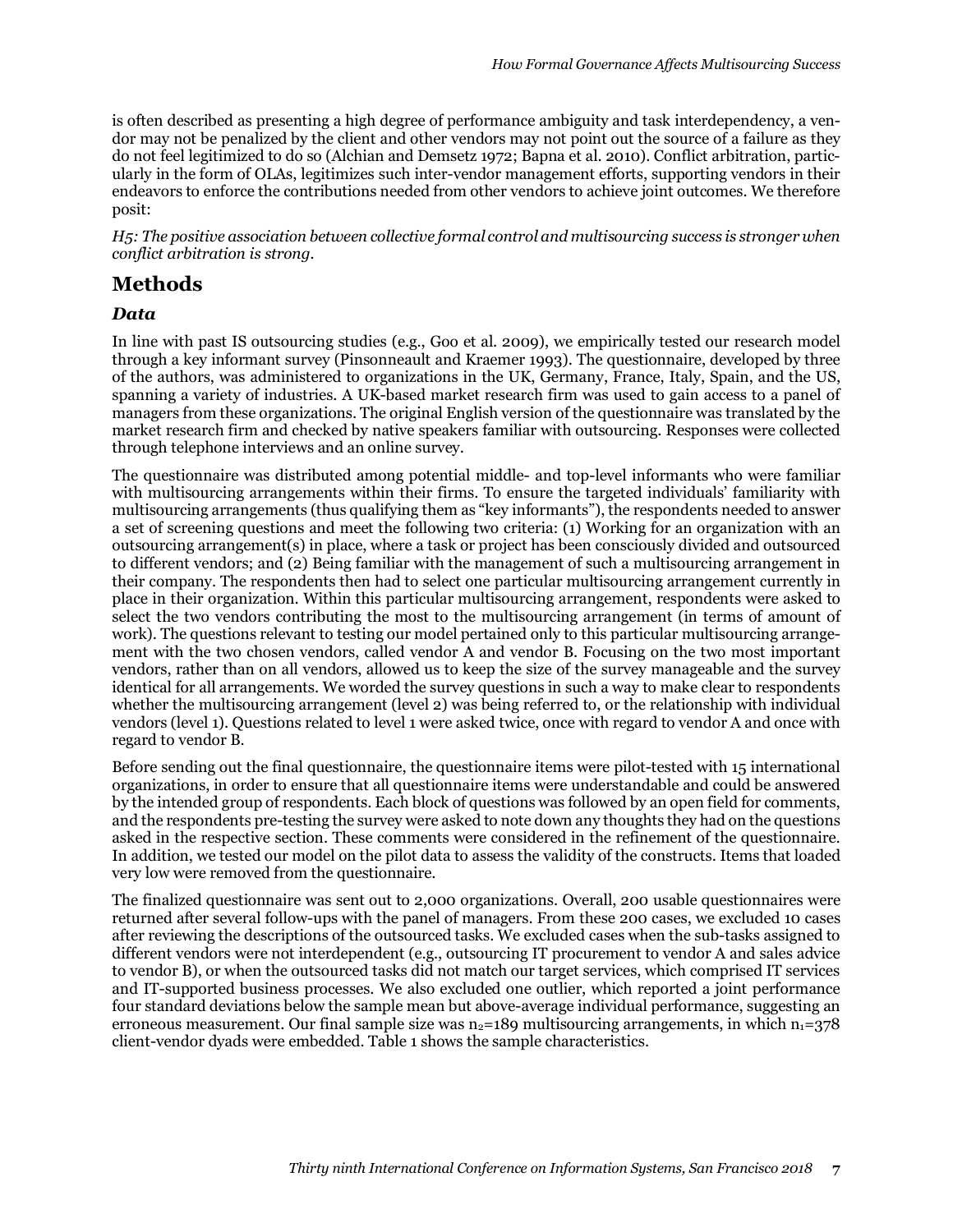| <b>Table 1. Sample Characteristics</b>  |                                                                              |                             |            |  |  |  |
|-----------------------------------------|------------------------------------------------------------------------------|-----------------------------|------------|--|--|--|
| Characteristics of the Sample           |                                                                              | [Min; Max] Mean (Std. Dev.) |            |  |  |  |
| <b>Respondent working</b><br>experience | Number of years working in organization                                      | [.5; 35]                    | 8.6(6.5)   |  |  |  |
| Age of multisourcing<br>arrangement     | Years that have passed since the start of the multi-<br>sourcing arrangement | [1; 9]                      | 3.7(2.4)   |  |  |  |
|                                         |                                                                              | Number                      | Percentage |  |  |  |
|                                         | 1 to 250 employees                                                           |                             | 4%         |  |  |  |
|                                         | 251 to 1,000 employees                                                       | 63                          | 33%        |  |  |  |
| Client size                             | 1,001 to 5,000 employees                                                     | 61                          | $32\%$     |  |  |  |
|                                         | $5,001$ to $50,000$ employees                                                | 46                          | 24%        |  |  |  |
|                                         | More than 50,000 employees                                                   | 12                          | 6%         |  |  |  |
| Industry sector                         | <b>Financial services</b>                                                    | 34                          | 18%        |  |  |  |
|                                         | Manufacturing                                                                | 39                          | 21%        |  |  |  |
|                                         | Retail, distribution and transport                                           | 25                          | 13%        |  |  |  |
|                                         | Public sector                                                                | 35                          | 19%        |  |  |  |
|                                         | Other                                                                        | 56                          | 30%        |  |  |  |

#### *Measures*

Each construct was measured based on multiple items. Where possible, we used existing measures that we adapted to the study context. All items were measured on a five-point Likert scale, ranging from "strongly disagree"  $(=1)$  to "strongly agree"  $(=5)$  with "neither agree nor disagree"  $(=3)$  as the mid-point. The items related to our focal constructs are shown in the Appendix. In line with the distinction between collective and bilateral formal control introduced by Bapna et al. (2010), we formulated the items related to *collective formal control* such that they gathered efforts toward specifying and monitoring procedures and outcomes that involved *all vendors at the same time*. Conversely, the items related to *bilateral formal control* focused on efforts that involved *single vendors*. To allow differential interpretation, we used highly similar items for both constructs, expecting the respondents to focus on all vendors versus one vendor at a time. **Error! Reference source not found.** shows how we operationalized our control variables. As indicated in the table, we transformed some of the variables to reduce skew.

| <b>Table 2. Control Variables</b> |                                                                                                                                                                         |  |  |  |  |  |
|-----------------------------------|-------------------------------------------------------------------------------------------------------------------------------------------------------------------------|--|--|--|--|--|
| Country                           | Single-item question on the client's country (United Kingdom, France, Germany, It-                                                                                      |  |  |  |  |  |
|                                   | aly, Spain, USA); incorporated through five dichotomous dummy variables                                                                                                 |  |  |  |  |  |
| Sector                            | Single-item question on the client's sector (financial services, manufacturing, retail,<br>public sector, other); incorporated through four dichotomous dummy variables |  |  |  |  |  |
| Client size                       | The client's number of employees, as measured through a single-item question<br>(transformation: natural logarithm)                                                     |  |  |  |  |  |
| Concentration                     | The fraction of the overall budget of the multisourcing arrangement that is allotted to                                                                                 |  |  |  |  |  |
| one vendor                        | this particular vendor, as measured through a single-item question (transformation:                                                                                     |  |  |  |  |  |
|                                   | square root)                                                                                                                                                            |  |  |  |  |  |
| Concentration                     | The fraction of the overall budget of the multisourcing arrangement that is assigned                                                                                    |  |  |  |  |  |
| two vendors                       | to vendor A or B (transformation: square root)                                                                                                                          |  |  |  |  |  |
| Relationship age                  | Square root of the number of years since the start of the multisourcing arrangement,                                                                                    |  |  |  |  |  |
|                                   | as measured through a single-item question                                                                                                                              |  |  |  |  |  |
| Guardian                          | Where one of the vendors is responsible for managing all other vendors of the multi-                                                                                    |  |  |  |  |  |
| vendor                            | sourcing arrangement, as measured through a single-item question                                                                                                        |  |  |  |  |  |
| Architectural                     | Measured with three items ( $CR = .81$ ), focusing on the client's knowledge of how the                                                                                 |  |  |  |  |  |
| knowledge                         | services provided by the vendors are related to each other (based on Henderson and                                                                                      |  |  |  |  |  |
|                                   | Clark 1990; Takeishi 2002)                                                                                                                                              |  |  |  |  |  |
| Task<br>interde-                  | Measured with four items ( $CR = .77$ ), focusing on the extent to which the tasks of                                                                                   |  |  |  |  |  |
| pendence                          | vendor A and B are integrated, tightly coupled, and dependent on each other (based                                                                                      |  |  |  |  |  |
|                                   | on Tiwana 2008)                                                                                                                                                         |  |  |  |  |  |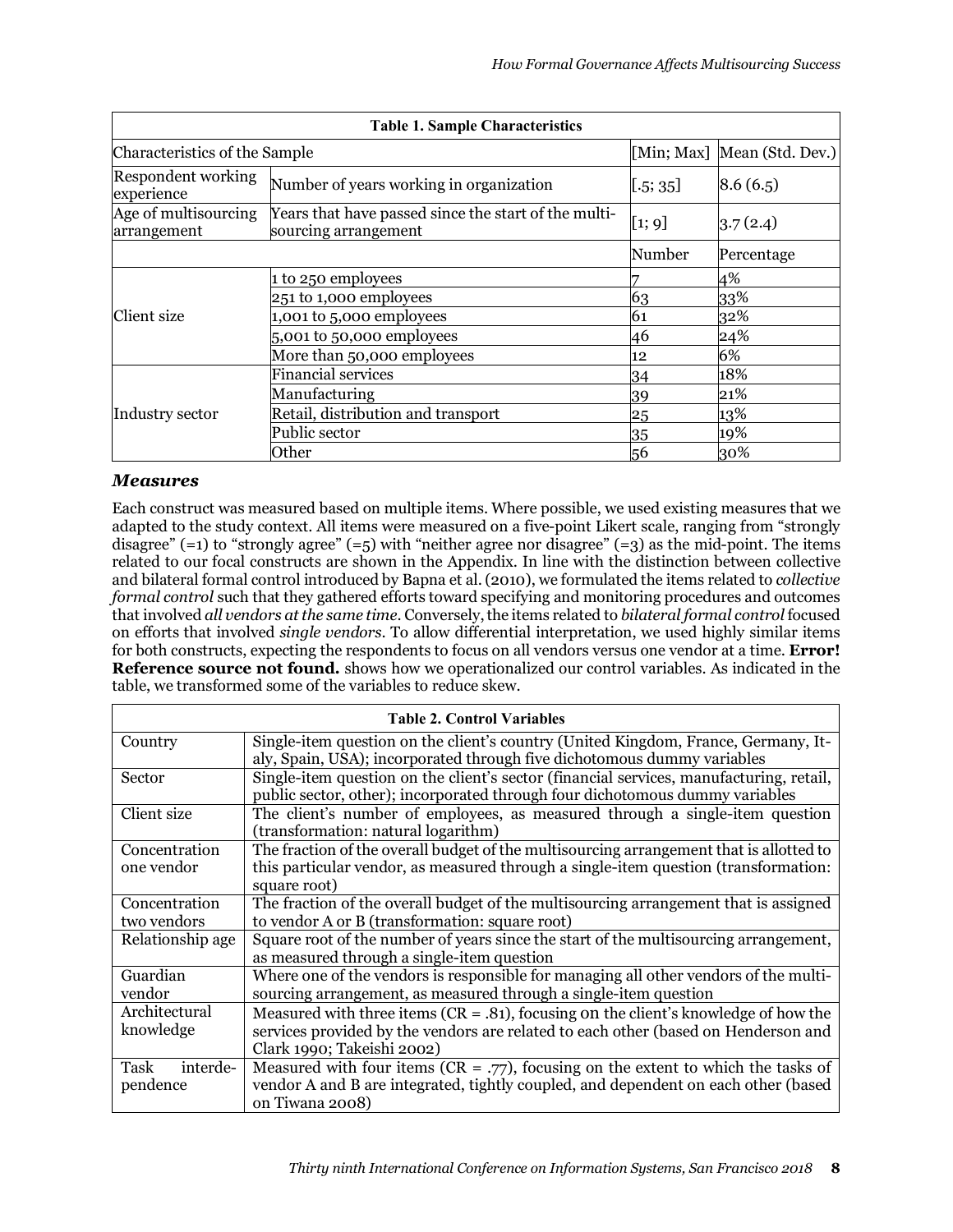## *Instrument Validation*

We validated our instrument through exploratory factor analysis in SPSS and through confirmatory factor analysis methods in AMOS. We used exploratory factor analysis to identify items that had low loadings on their focal construct, or high cross-loadings. We eliminated two items from bilateral formal control, one item from conflict arbitration, and one item from governance efficiency (see Appendix). Moreover, to enable differential analysis of bilateral and collective formal control, we eliminated two items from the collective formal control construct that were analogous to the items eliminated from the bilateral formal control construct. We then conducted confirmatory factor analysis in AMOS to ascertain the convergent and discriminant validity of the resulting model. **Error! Reference source not found.** shows the results. Convergent validity is indicated by factor loadings, composite reliability, average variance extracted (AVE), and model fit (Straub et al. 2004). All factor loadings were above .6, with their average exceeding .7 for all constructs. Composite reliability was above the threshold of .7 for all constructs. AVE was above .5 for all constructs. Model fit indices were within recommended thresholds (MacKenzie et al. 2011) with an RMSEA of .06 (recommended threshold: .06), RMR of .04 (recommended threshold: .08), and CFI of .95 (recommended threshold: .95). Discriminant validity is indicated by model fit (Straub et al. 2004) and by comparing the square root of the AVE to construct correlation (Fornell and Larcker 1981). Construct correlations were below the AVE square roots for all construct pairs with the exception of collective formal control and bilateral formal control, where the square roots of AVE (.72) and construct correlations (.73) were very close. A strong correlation between these two constructs was expected, given that they both measure amounts of formal governance and used nearly identical wordings. We therefore deemed these values tolerable. By and large, the evidence supports convergent and discriminant validity.

| <b>Table 3. Validation Results and Construct Correlations</b>                                                                                                           |                                             |         |            |            |           |     |     |           |  |
|-------------------------------------------------------------------------------------------------------------------------------------------------------------------------|---------------------------------------------|---------|------------|------------|-----------|-----|-----|-----------|--|
|                                                                                                                                                                         | Composite Variance<br>Reliability Extracted | Average | <b>BFC</b> | <b>CFC</b> | <b>CA</b> | IP  | JР  | <b>GE</b> |  |
| Bilateral formal control                                                                                                                                                | .84                                         | .52     | .72        |            |           |     |     |           |  |
| Collective formal control                                                                                                                                               | .84                                         | .52     | .73        | .72        |           |     |     |           |  |
| Conflict arbitration                                                                                                                                                    | .85                                         | .74     | .49        | .54        | .86       |     |     |           |  |
| Individual performance                                                                                                                                                  | .87                                         | .68     | .66        | .50        | .46       | .83 |     |           |  |
| Joint performance                                                                                                                                                       | .87                                         | .53     | .55        | .67        | .52       | .71 | .73 |           |  |
| Governance efficiency                                                                                                                                                   | .83                                         | .70     | .25        | .50        | .47       | .35 | .60 | .84       |  |
| Figures in the fourth column to the right show construct correlations, with the exception of the diagonal<br>(see figures in italics), which shows square roots of AVE. |                                             |         |            |            |           |     |     |           |  |

## *Estimation Approach*

We used mixed models with random intercepts (Verbeke and Molenberghs 2009; West et al. 2007) in the models predicting individual performance, and OLS regression in the models predicting joint performance or governance efficiency. In the models predicting individual performance, the dependent variable is at level 1 (client-vendor dyad), while some predictors are at level 1 (e.g., bilateral control) and some at level 2 (multisourcing arrangement, e.g., collective control). Such nested data structures violate the assumption of independent observations in ordinary least squares regression, AMOS, or PLS. Mixed models are able to cope with such multi-level data structures. Conversely, in our models predicting joint performance or governance efficiency, the dependent variables are at level 2 (multisourcing arrangement). In these models, we aggregated level-1 predictors (e.g., individual governance) to level 2 by taking the average of both dyads. The resulting data structure is in line with the assumption of independent observations (i.e., independent multisourcing arrangements). We preferred OLS regression to PLS or AMOS in these models for two reasons. First, OLS regression is more similar to mixed models than either PLS or AMOS. This eased the interpretation of differences between models predicting individual performance and models predicting joint performance or governance efficiency. Second, OLS regression has greater power in the analysis of interaction effects than PLS or AMOS (Goodhue et al. 2007). Given the important role of interaction effects in our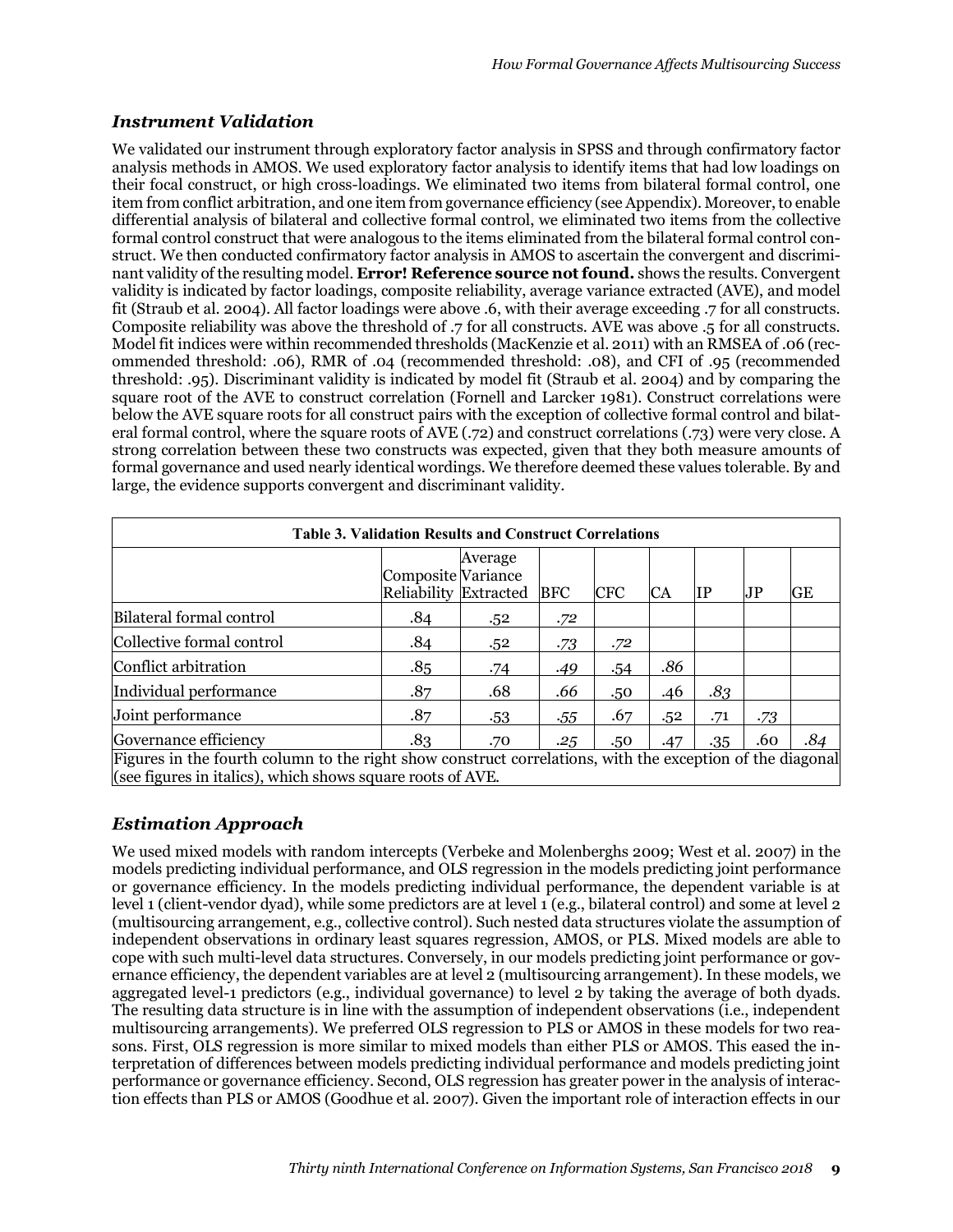model, OLS regression was, therefore, an appropriate choice. In all models we standardized continuous variables to ease interpretation and to avoid multicollinearity issues.

# **Results**

**Error! Reference source not found.** shows descriptive statistics. **Error! Reference source not found.** contains bi-variate correlations. **Error! Reference source not found.** shows the regression results. Models 1a-1c include controls only, where model 1a predicts individual performance, model 1b joint performance, and model 1c governance efficiency. Models 2a-2c include controls and main effects. We refer to models 2a-2c in testing our main effect hypotheses H1, H2, and H4. Models 3a-3c include controls, main effects, and interaction effects. We rely on models 3a-3c in testing the interaction hypotheses H3 and H5. **Error! Reference source not found.** summarizes the results of hypotheses testing.

| <b>Table 4. Descriptive Statistics</b>                                                                                  |                  |              |              |           |                                |  |  |  |
|-------------------------------------------------------------------------------------------------------------------------|------------------|--------------|--------------|-----------|--------------------------------|--|--|--|
|                                                                                                                         | $\boldsymbol{n}$ | Minimum      | Maximum      | Mean      | <b>Standard Devi-</b><br>ation |  |  |  |
| Client size                                                                                                             | 378              | 250          | 3,000,000    | 27,494.00 | 218,613.32                     |  |  |  |
| Concentration one vendor                                                                                                | 378              | 1            | 90           | 26.61     | 18.67                          |  |  |  |
| Concentration two vendors                                                                                               | 378              | 3            | 100          | 53.21     | 3.76                           |  |  |  |
| Guardian vendor                                                                                                         | 378              | $\mathbf 0$  | $\mathbf{1}$ | .70       | .46                            |  |  |  |
| Relationship age                                                                                                        | 378              | $\mathbf{1}$ | 9            | 3.66      | 2.39                           |  |  |  |
| Architectural knowledge                                                                                                 | 378              | $\mathbf{1}$ | 5            | 4.08      | .73                            |  |  |  |
| Task interdependence                                                                                                    | 378              | $\mathbf{1}$ | 5            | 3.47      | .94                            |  |  |  |
| <b>Bilateral formal control</b>                                                                                         | 378              | 1            | 5            | 4.01      | .75                            |  |  |  |
| Collective formal control                                                                                               | 378              | $\mathbf{1}$ | 5            | 4.00      | .73                            |  |  |  |
| Conflict arbitration                                                                                                    | 378              | $\mathbf{1}$ | 5            | 3.67      | 1.06                           |  |  |  |
| Individual performance                                                                                                  | 378              | $\mathbf{1}$ | 5            | 4.15      | .77                            |  |  |  |
| Joint performance                                                                                                       | 378              | 1.83         | 5            | 4.05      | .68                            |  |  |  |
| Governance efficiency                                                                                                   | 378              | $\mathbf{1}$ | 5            | 4.15      | .80                            |  |  |  |
| Descriptive statistics show values before transformation (e.g., before standardizing or before drawing<br>square roots) |                  |              |              |           |                                |  |  |  |

H1 predicted a positive relationship of bilateral formal control and multisourcing success. As the results of models 2a-2c show, the relationship was strong, positive, and significant for individual performance ( $\beta$ =.38, p <.001, model 2a) and somewhat weaker but still positive and significant for joint performance (β=.17, p<.05, model 2b). It was negative and insignificant ( $\hat{\beta}$ =-.14, p>.1, model 2c) for governance efficiency. Thus H<sub>1</sub> is supported for individual and joint performance.

H2 predicted a positive relationship of collective formal control and multisourcing success. The relationship was positive and significant for joint performance  $(\beta = 24, p < 01, \text{ model } 2b)$  and for governance efficiency  $(6=30, p<0.01, \text{model } 2c)$ , while it was insignificant for individual performance  $(6=0.06, p>1, \text{model } 2a)$ . Hence H<sub>2</sub> is supported for joint performance and for governance efficiency.

H3 predicted a negative interaction effect between bilateral and collective formal control. The results of models 3a-3c show that this hypothesis is not supported. The interaction effects were insignificant for all dependent variables (β=-.01 for individual performance in model 3a, β=-.11 for joint performance in model 3b, and β=.11 for governance efficiency in model 3c).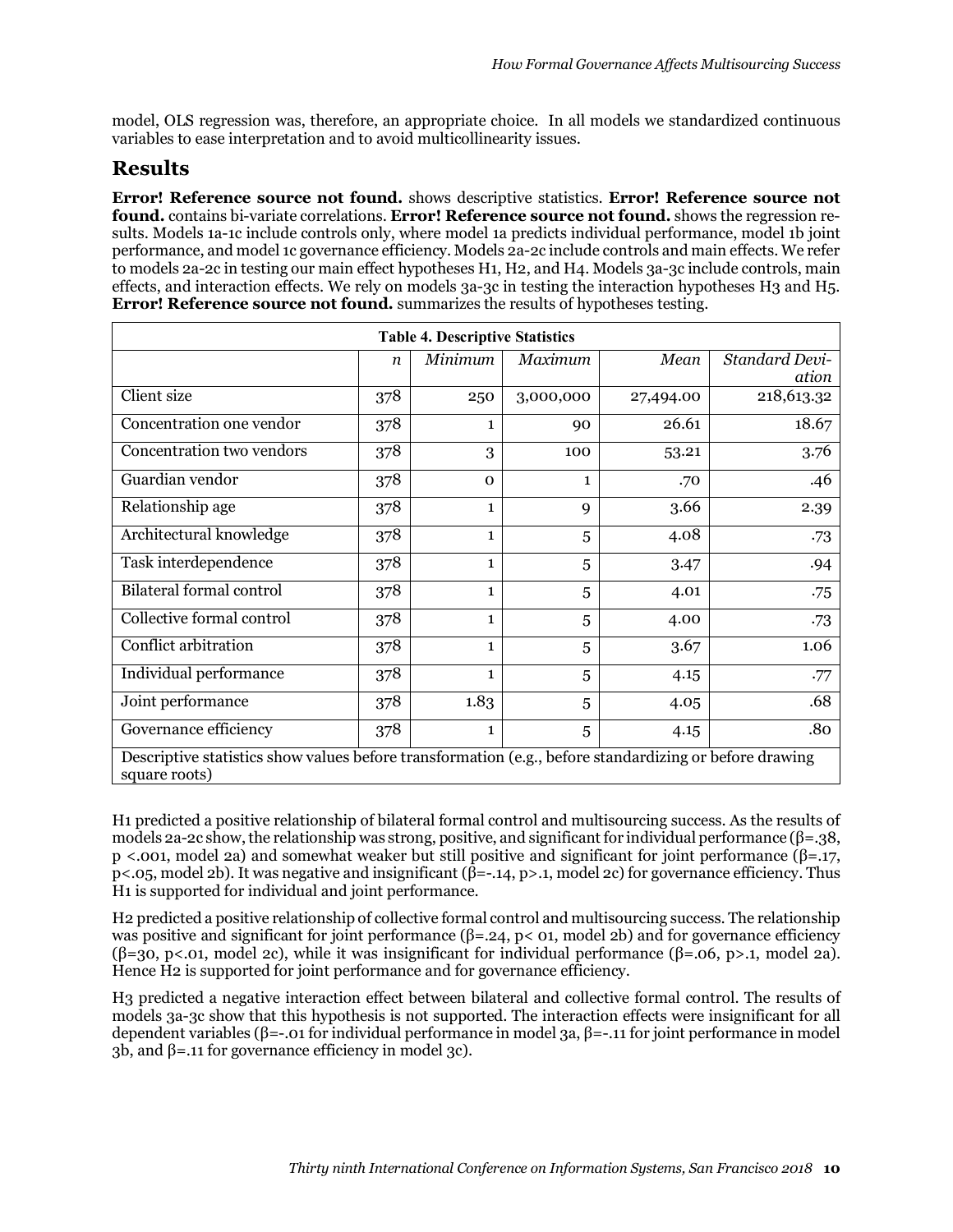| <b>Table 5. Regression Results</b>                                                                                                            |                            |                                        |                      |                                             |                                        |                      |                                                          |                      |               |
|-----------------------------------------------------------------------------------------------------------------------------------------------|----------------------------|----------------------------------------|----------------------|---------------------------------------------|----------------------------------------|----------------------|----------------------------------------------------------|----------------------|---------------|
|                                                                                                                                               | Models 1a-c: Controls only |                                        |                      | Models 2a-c: Controls and main ef-<br>fects |                                        |                      | Models 3a-c: Controls, main and in-<br>teraction effects |                      |               |
| Predictor / dependent Var.                                                                                                                    |                            | a: Ind. Per. b: Jnt. Per. c: Gov. Eff. |                      |                                             | a: Ind. Per. b: Jnt. Per. c: Gov. Eff. |                      | a: Ind. Per.                                             | b: Jnt. Per.         | c: Gov. Eff.  |
| Intercept                                                                                                                                     | .26(.25)                   | .21(.25)                               | .46(.27)             | .30(.21)                                    | .18(.23)                               | .51(.26)             | .27(.21)                                                 | .15(.23)             | .36(.26)      |
| <b>Client</b> size                                                                                                                            | .03(.06)                   | $-.08(.07)$                            | $-.01(.07)$          | .02(.05)                                    | $-.06(.06)$                            | .00(.07)             | .03(.05)                                                 | $-.06(.06)$          | .03(.07)      |
| Concentration one vendor                                                                                                                      | .04(.07)                   | $-.11(.16)$                            | $-.19(.18)$          | $-.02(.07)$                                 | $-.11(.15)$                            | $-.11(.17)$          | $-.02(.07)$                                              | $-.15(.15)$          | $-.15(.17)$   |
| Concentration two vendors                                                                                                                     | .01(.08)                   | .20(.16)                               | $.32^{\dagger}(.18)$ | .01(.07)                                    | .16(.15)                               | .20(.17)             | .01(.07)                                                 | .20(.15)             | .25(.17)      |
| Relationship age                                                                                                                              | $.14*(.06)$                | .03(.07)                               | .02(.07)             | $.11^*(.05)$                                | .01(.06)                               | .00(.07)             | $.10^{+}(.05)$                                           | .01(.06)             | $-.02(.07)$   |
| Guardian                                                                                                                                      | .13(.13)                   | $-.21(.14)$                            | $-.09(.15)$          | .08(.11)                                    | $-.20(.13)$                            | $-.09(.14)$          | .05(.11)                                                 | $-.16(.13)$          | $-.04(.14)$   |
| Client's architectural                                                                                                                        | $.42***$                   | $.52***$                               | $.35***$             |                                             | $.27***$                               |                      |                                                          | $.23***$             |               |
| knowledge<br>Task interdependence                                                                                                             | (.06)<br>.01(.06)          | (.06)                                  | (.07)                | $.13*(.06)$                                 | (.07)                                  | $.14^{\dagger}(.08)$ | $.11^{\dagger} (.06)$                                    | (.07)                | .12(.08)      |
|                                                                                                                                               |                            | .02(.07)                               | $-.04(.07)$          | $-.05(.05)$                                 | $-.06(.06)$                            | $-.05(.07)$          | $-.05(.05)$                                              | $-.06(.06)$          | $-0.07(0.07)$ |
| <b>Bilateral formal control</b>                                                                                                               |                            |                                        |                      | $.38***$<br>(.06)                           | $.17*(.08)$                            | $-.14(.09)$          | $.39***$<br>(.06)                                        | $.17***$<br>(.08)    | $-.15(.09)$   |
| Collective formal control                                                                                                                     |                            |                                        |                      |                                             | $.24***$                               | $\cdot 30***$        |                                                          | $.28**$              | $.38***$      |
|                                                                                                                                               |                            |                                        |                      | .06(.07)                                    | (.09)                                  | (.10)                | .10(.07)                                                 | (.09)                | (.10)         |
| Conflict arbitration                                                                                                                          |                            |                                        |                      | $.19***$                                    |                                        | $.26***$             | $.18***$                                                 |                      | $.26**$       |
|                                                                                                                                               |                            |                                        |                      | (.06)                                       | $.13^{\dagger}(.07)$                   | (.08)                | (.06)                                                    | $.13^{\dagger}(.07)$ | (.08)         |
| Bilateral formal control × col-<br>lective formal control                                                                                     |                            |                                        |                      |                                             |                                        |                      | $-.01(.05)$                                              | $-.11(.07)$          | .11(.08)      |
| Conflict arbitration $\times$ collec-                                                                                                         |                            |                                        |                      |                                             |                                        |                      |                                                          | $.19***$             |               |
| tive formal control                                                                                                                           |                            |                                        |                      |                                             |                                        |                      | $.12*(.05)$                                              | (.06)                | .12(.07)      |
| Random intercept variance                                                                                                                     | .32                        |                                        |                      | .19                                         |                                        |                      | .18                                                      |                      |               |
| Sample size                                                                                                                                   | $n_1 = 378,$               | $n = 189$                              | $n = 189$            | $n_1 = 378,$                                | $n = 189$                              | $n = 189$            | $n_1 = 378,$                                             | $n = 189$            | $n = 189$     |
|                                                                                                                                               | $n_2 = 189$                |                                        |                      | $n_2 = 189$                                 |                                        |                      | $n_2 = 189$                                              |                      |               |
| <b>AIC</b>                                                                                                                                    | 973.7                      |                                        |                      | 907.9                                       |                                        |                      | 910.4                                                    |                      |               |
| $\overline{\Delta \mathrm{F}}$                                                                                                                |                            | $5.81***$                              | $3.43***$            |                                             | $12.67***$                             | $8.15***$            |                                                          | $4.12*$              | $4.59*$       |
| Adjusted $R^2$                                                                                                                                |                            | .30                                    | .18                  |                                             | .42                                    | .27                  |                                                          | .44                  | .30           |
| $(\dagger p < .1, *p < .05, **p < .01, **p < .001,$ standard errors in parentheses, dummy control variables for country and sector not shown) |                            |                                        |                      |                                             |                                        |                      |                                                          |                      |               |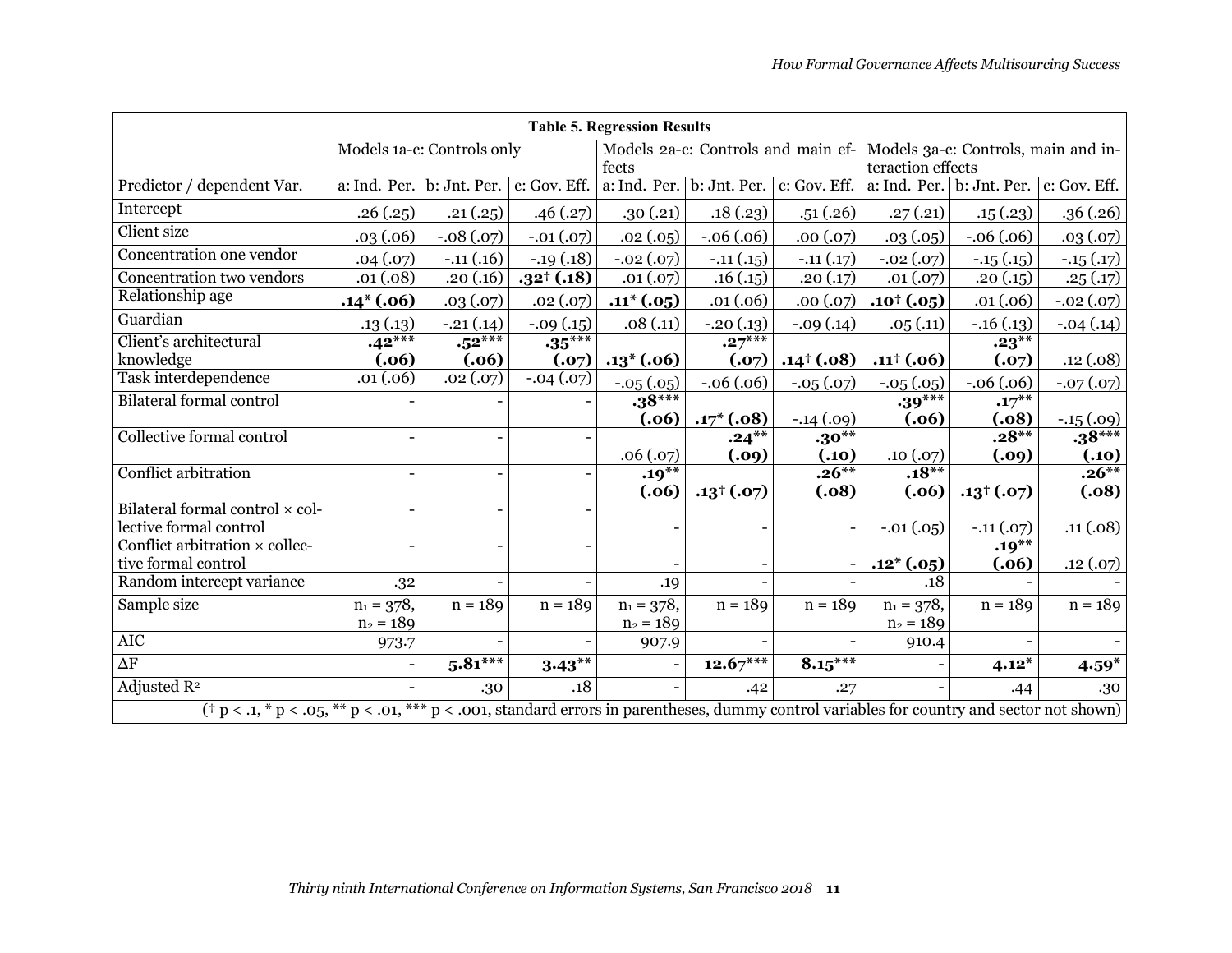| <b>Table 6. Summary of Hypotheses Testing Results</b>                                                   |                        |               |                  |  |  |  |  |
|---------------------------------------------------------------------------------------------------------|------------------------|---------------|------------------|--|--|--|--|
| Hypothesis / Dependent Variable                                                                         | <b>Individual Per-</b> | Joint Perfor- | Governance Effi- |  |  |  |  |
|                                                                                                         | formance               | mance         | ciency           |  |  |  |  |
| H <sub>1</sub> : Positive effect of bilateral formal control                                            |                        |               |                  |  |  |  |  |
| H <sub>2</sub> : Positive effect of collective formal control                                           |                        |               |                  |  |  |  |  |
| H3: Negative interaction effect of bilateral and                                                        |                        |               |                  |  |  |  |  |
| collective formal control                                                                               |                        |               |                  |  |  |  |  |
| H4: Positive effect of conflict arbitration                                                             |                        | (√)           |                  |  |  |  |  |
| H <sub>5</sub> : Positive interaction effect of collective for-<br>mal control and conflict arbitration |                        |               |                  |  |  |  |  |
| $\sqrt{ }$ : Support, $(\sqrt{ } )$ : Marginal support                                                  |                        |               |                  |  |  |  |  |

H4 predicted positive associations of conflict arbitration with multisourcing success. The results of models 2a-2c support this hypothesis, although with marginal significance in the model predicting joint performance. Conflict arbitration had positive and significant relationships with individual performance ( $\beta$ =.19, p <.01. model 2a), joint performance (β=.13, p<.1, model 2b), and governance efficiency (β=26, p<.01, model 2c).

H5 predicted positive interaction effects of collective formal control and conflict arbitration. Model 3a and 3b show positive and significant interaction effects for individual performance (β=.12, p<.05) and joint performance (β=.18, p<.01). Model 3c shows an insignificant coefficient predicting governance efficiency (β=.11, p>.1). Thus H5 is supported for individual performance and for joint performance.

# **Discussion**

This research was motivated by the lack of studies examining how formal governance strategies specific to multisourcing (bilateral formal control, collective formal control, conflict arbitration between vendors) affect success dimensions relevant for multisourcing (individual performance, joint performance, governance efficiency). In this section we summarize our findings on each success dimension (individual performance, joint performance, and governance efforts), before discussing implications and contributions from our study.

## *Individual Performance*

Although a particular challenge in multisourcing is the coordination between vendors, clients may also strive to obtain high individual performance from each vendor (i.e., the services delivered individually by the vendor fully meet the client's objectives). Our findings show that a key strategy for ensuring high individual performance is bilateral formal control. In model 2a, bilateral formal control is the strongest predictor of individual performance. It appears that the dyadic specification and monitoring of outcomes and procedures inherent to bilateral formal control is most likely to motivate vendors to deliver their individual contributions according to the client's expectations, and deter them from opportunistic behavior. However, our results also indicate that clients seeking to obtain high individual performance should not limit their governance efforts to bilateral formal control. Conflict arbitration is also positively related to individual performance, as it deters vendors from 'blame-game' attitudes and encourages them to pursue a collaborative approach. Moreover, if accompanied by conflict arbitration, collective formal control can also contribute to higher individual performance. Figure 3a illustrates the interaction between collective formal control and conflict arbitration (as per our findings in model 3a). As the interaction plot shows, under weak conflict arbitration (one standard deviation below the sample mean), collective formal control barely contributes to individual performance (see the line marked by squares). Conversely, under strong conflict arbitration (one standard deviation above the sample mean), collective formal control contributes substantially to higher individual performance, as indicated by the positive slope of the line marked by triangles. It seems that the overall goals and procedures specified through collective formal control can cascade down to the level of individual performance only if conflict arbitration provides the infrastructure through which vendors can break down overall goals and procedures to individual contributions and legitimately enforce these contributions from the other vendors.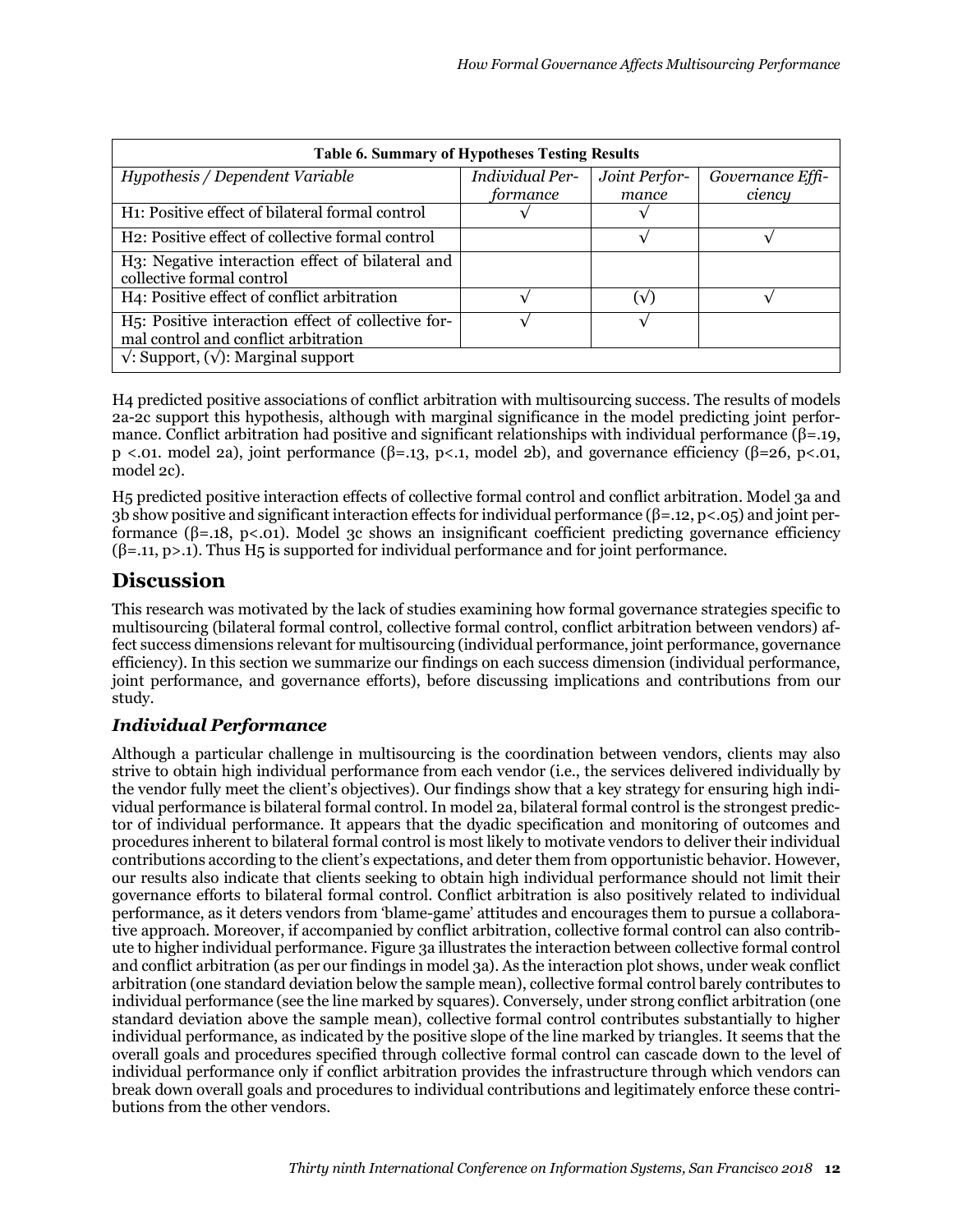

Importantly, our results suggest that clients do not have to choose between *either* collective *or* bilateral formal control. The insignificant interaction effect between bilateral and collective formal control (see model 2a) indicates that bilateral and collective formal control (the latter only if accompanied by conflict arbitration) contribute *independently* to high individual performance. Hence, clients who seek high individual performance are best advised to rely on *both* bilateral *and* collective formal control, accompanied by conflict arbitration charters.

#### *Joint Performance*

Although clients may strive to ensure high individual performance from each vendor, a key challenge in multisourcing lies in achieving high joint performance, which implies that interdependencies are effectively addressed. The strongest predictor of joint performance in our model is collective formal control. Hence, collective formal control is a key strategy for achieving high joint performance. This may suggest that collective control provides vendors with "the big picture" or the overall desired outcomes and procedures in the arrangement. This, we argue, helps vendors to pursue a collaborative mode to see how their individual contributions should integrate with the contributions of the other vendors.

Although collective formal control is a key strategy for achieving high joint performance, it is not the sole strategy. Bilateral formal control contributes independently to joint performance, as indicated by the significant main effect of bilateral formal control in model 2b, and by the insignificant interaction effect of bilateral and collective formal control in model 3b. Hence, clients do not face a choice in relying on *either* collective *or* bilateral formal control. They should rely on both if their goal is to achieve high joint performance. Although conflict arbitration per se shows a rather weak effect on joint performance, it does strengthen the effect of collective formal control. This interaction is visualized in Figure 3b. The figure shows that without conflict arbitration, collective formal control helps slightly increase joint performance (see the relatively flat line marked by squares). Conversely if accompanied by conflict arbitration, collective formal control has a strong effect on joint performance (see the line marked by triangles). Simply put, it appears that without conflict arbitration, collective formal control is a blunt sword because vendors lack the legitimacy to enforce the individual contributions from other vendors.

## *Governance Efficiency*

The preceding discussion suggests that clients are best to combine bilateral and collective formal control and conflict arbitration. However, such a governance strategy may be costly. Findings on our third dependent variable, governance efficiency, provide some perspective on this trade-off. We find that collective formal control and conflict arbitration are strongly positively related to governance efficiency, while bilateral formal control has a negative, although insignificant, relationship to governance efficiency. This finding shows that it is quite effortful for clients to set up and maintain tight control relationships with individual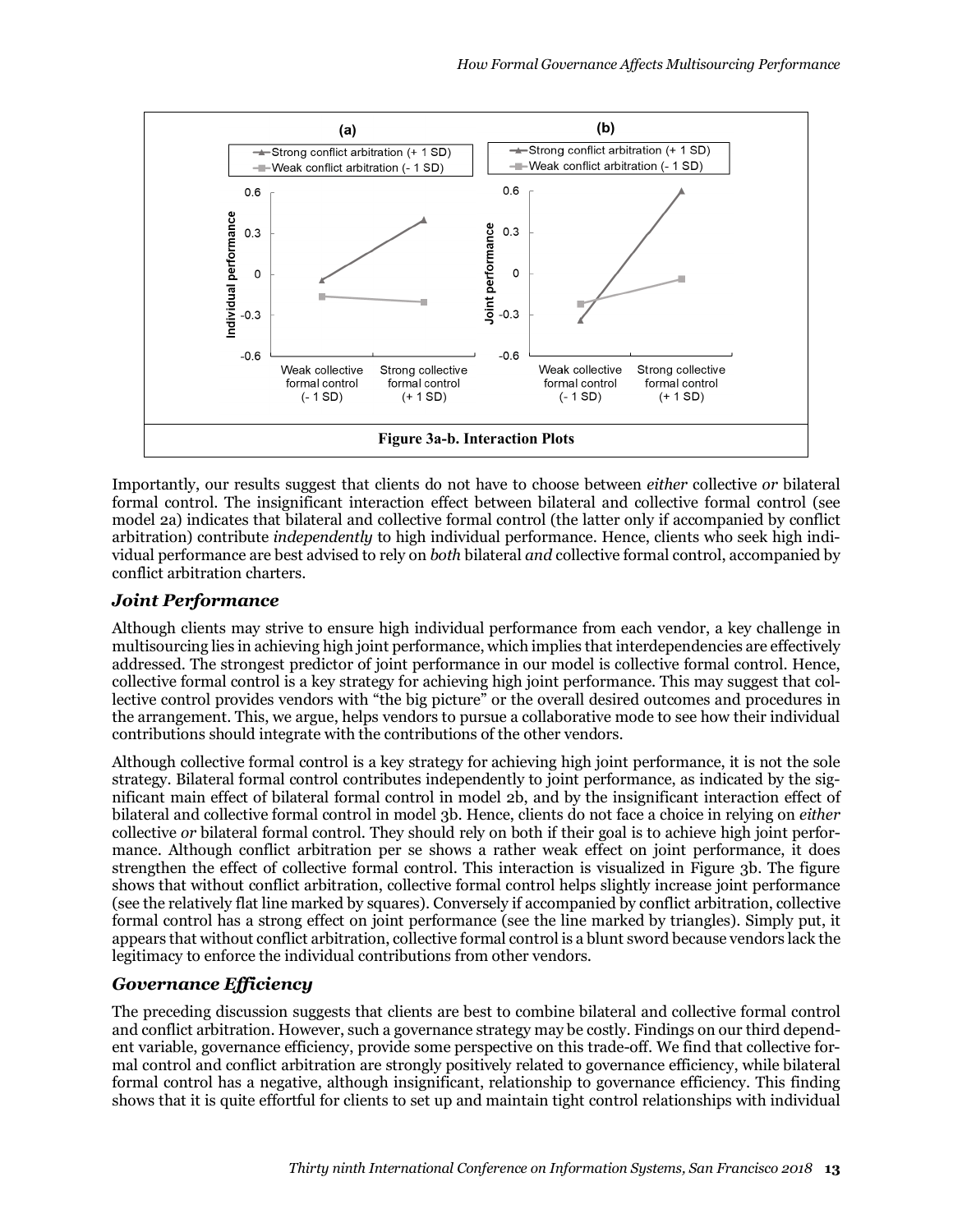vendors. In light of these costs, the most efficient governance approach is to combine collective formal control with conflict arbitration, which may allow a good portion of the coordination and conflict resolution efforts to be delegated to the vendors. While this approach is superior in terms of efficiency, it is unlikely to elicit very strong individual contributions (as discussed in our findings on individual performance).

# **Implications and Contributions**

Our reseach makes important contributions to the IS outsourcing literature. As multisourcing has become a common sourcing model, understanding the governance mechanisms that lead to better performance is imperative for both client firms and their vendors. So far the limited extant literature has shed little light on what leads to successful multisourcing arrangements. As such, our paper unpacks the contribution of formal goverance, studied here as bilateral formal control, collective formal control and conflict arbitration, to multisourcing performance. In doing so, our paper strengthens and further develops several ideas laid out by Bapna et al. (2010). First, we show that the distinction between bilateral control and collective formal control is empirically valid. Second, in line with the emphasis on OLAs that specify collaboration principles (Oshri et al. 2015), our study sheds light on the role of conflict arbitration between vendors as another critical mechanism to improve performance. Third, we find empirical support for Bapna and colleagues' idea that collective formal control and conflict arbitration act as complements to each other.

Our paper also goes beyond ideas laid out by Bapna et al. (2010) and the multisourcing literature in two important regards. First, our paper is the first to provide empirical insights into the relationship between bilateral and collective formal control. Although we had expected a substitutional relationship, arguing that collective and bilateral formal control are functional equivalents and that one impairs the benefits of the other, we found no empirical support for this idea (see the insignificant interaction effects). Instead, our results suggest that the benefits from using the one are independent of the benefits from using the other. Thus, in contrast to our expectations, bilateral and collective formal control are not functional equivalents. They appear to serve different functions. It is possible that bilateral formal control serves primarily to discourage opportunistic behavior from individual vendors, whereas collective formal control serves primarily to achieve coordination among vendors. Future research could test this assertion by measuring opportunistic behavior and coordination problems and by correlating these outcomes with bilateral and collective formal control. From a practical perspective, the lack of a substitional relationship suggests that clients do not face a choice between *either* bilateral *or* collective formal control. Since these two types of governance contribute independently to joint performance, clients may often be advised to rely on *both* bilateral *and* collective formal control.

Second, our paper is the first to capture the notion of multisourcing success as a three-dimensional construct, with individual performance, joint performance, and governance efficiency all relevant and imperative for the multisourcing setting. We show that each of these performance dimensions is affected by formal governance strategies in different ways, implying that clients should choose their governance strategies based on the performance dimensions they value most. Clients striving for governance efficiency are advised to combine collective governance and conflict arbitration. Clients striving for a high-quality well coordinated service (i.e., high joint performance) should combine bilateral and collective formal control and conflict arbitration. Finally, clients who value individual performance most (e.g., because interdependencies between vendors are rather weak) should emphasize strong bilateral formal control, although some level of collective formal control paired with conflict arbitration may further increase individual performance.

## **References**

- Alchian, A. A., and Demsetz, H. 1972. "Production, Information Costs, and Economic Organization," *The American Economic Review* (62:5), pp. 777-795.
- Angst, C. M., Wowak, K. D., Handley, S. M., and Kelley, K. 2017. "Antecedents of Information Systems Sourcing Strategies in U.S. Hospitals: A Longitudinal Study," *MIS Quarterly* (41:4), pp. 1129-1152.
- Bapna, R., Barua, A., Mani, D., and Mehra, A. 2010. "Research Commentary: Cooperation, Coordination, and Governance in Multisourcing: An Agenda for Analytical and Empirical Research," *Information Systems Research* (21:4), pp. 785-795.
- Choudhury, V., and Sabherwal, R. 2003. "Portfolios of Control in Outsourced Software Development Projects," *Information Systems Research* (14:3), pp. 291-314.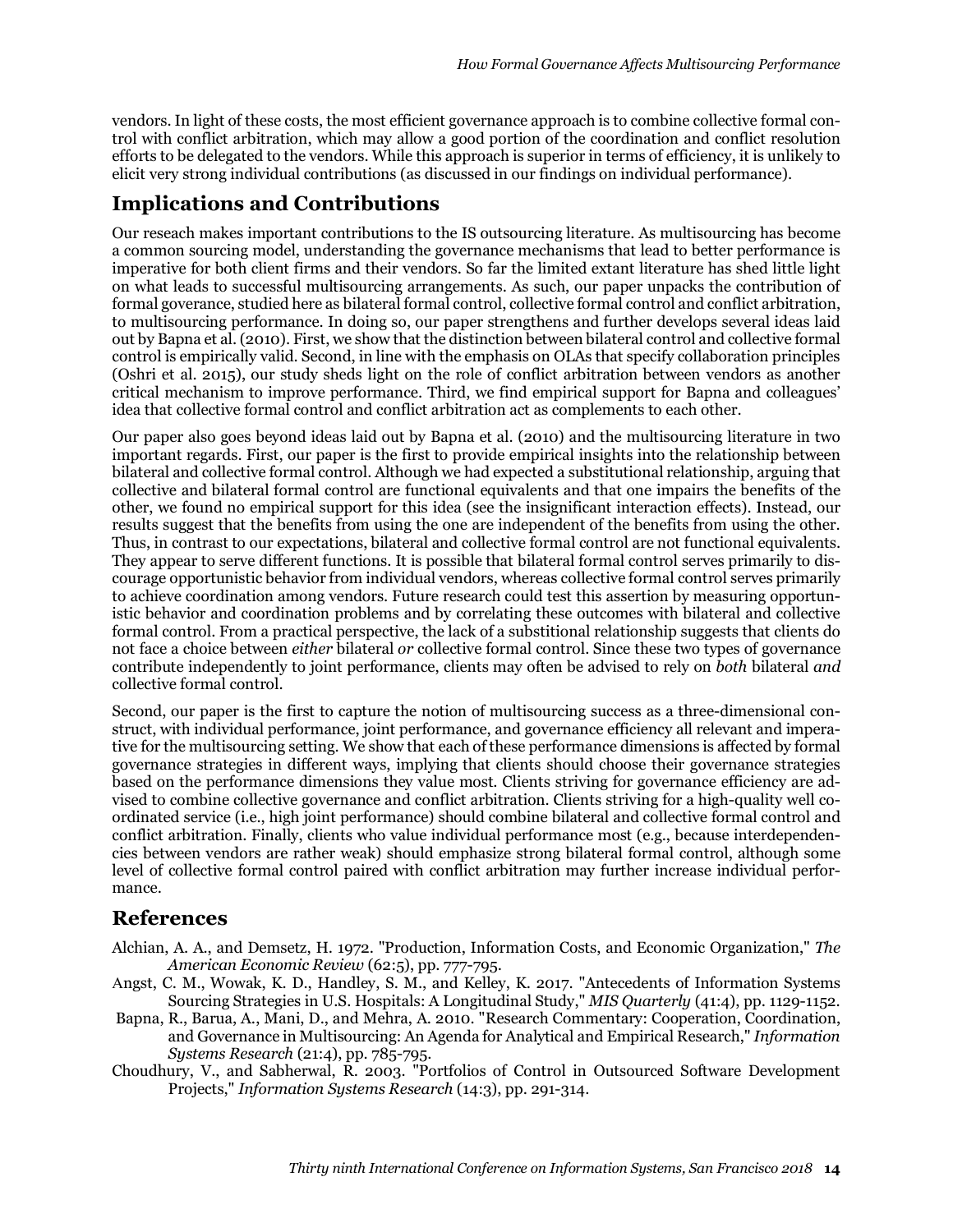- Conner, K., and Prahalad, C. 1996. "A Resource-Based Theory of the Firm: Knowledge Versus Opportunism," *Organization Science* (7:5), pp. 477-501.
- De Dreu, C. K., and West, M. A. 2001. "Minority Dissent and Team Innovation: The Importance of Participation in Decision Making," *Journal of applied Psychology* (86:6), p. 1191.
- Dekker, H. C. 2004. "Control of Inter-Organizational Relationships: Evidence on Appropriation Concerns and Coordination Requirements," *Accounting, Organizations and Society* (29:1), pp. 27-49.
- Dibbern, J., Chin, W. W., and Heinzl, A. 2012. "Systemic Determinants of the Information Systems Outsourcing Decision: A Comparative Study of German and United States Firms," *Journal of the Association for Information Systems* (13:6), p. 466.
- Dibbern, J., Goles, T., Hirschheim, R., and Jayatilaka, B. 2004. "Information Systems Outsourcing: A Survey and Analysis of the Literature," *ACM SIGMIS Database* (35:4), pp. 6-102.
- Dibbern, J., Winkler, J., and Heinzl, A. 2008. "Explaining Variations in Client Extra Costs between Software Projects Offshored to India," *MIS Quarterly* (32:2), pp. 333-366.
- Fornell, C., and Larcker, D. F. 1981. "Evaluating Structural Equation Models with Unobservable Variables and Measurement Error," *Journal of Marketing Research*), pp. 39-50.
- Goo, J., Kishore, R., Rao, H., and Nam, K. 2009. "The Role of Service Level Agreements in Relational Management of Information Technology Outsourcing: An Empirical Study," *MIS Quarterly* (33:1), pp. 119-146.
- Goodhue, D., Lewis, W., and Thompson, R. 2007. "Research Note: Statistical Power in Analyzing Interaction Effects: Questioning the Advantage of Pls with Product Indicators," *Information Systems Research* (18:2), pp. 211-227.
- Gopal, A., and Gosain, S. 2010. "The Role of Organizational Controls and Boundary Spanning in Software Development Outsourcing: Implications for Project Performance," *Information Systems Research*  $(21:4)$ , pp. 1-23.
- Grover, V., Cheon, M. J., and Teng, J. T. 1996. "The Effect of Service Quality and Partnership on the Outsourcing of Information Systems Functions," *Journal of Management Information Systems* (12:4), pp. 89-116.
- Henderson, J. C., and Lee, S. 1992. "Managing I/S Design Teams: A Control Theories Perspective," *Management Science* (38:6), pp. 757-777.
- Henderson, R. M., and Clark, K. B. 1990. "Architectural Innovation: The Reconfiguration of Existing Product Technologies and the Failure of Established Firms," *Administrative Science Quarterly*), pp. 9-30.
- Huber, T., Fischer, T., Dibbern, J., and Hirschheim, R. 2014. "A Process Model of Complementarity and Substitution of Contractual and Relational Governance in Is Outsourcing," *Journal of Management Information Systems* (30:3), pp. 81-114.
- Humble, J., and Molesky, J. 2011. "Why Enterprises Must Adopt Devops to Enable Continuous Delivery," *Cutter IT Journal* (24:8), pp. 6-12.
- Hurni, T., Huber, T., and Dibbern, J. 2015. "Coordinating Platform-Based Multi-Sourcing: Introducing the Theory of Conventions," in: *The 36rd International Conference on Information Systems*. Fort Worth, TX, USA.
- Keil, M., Rai, A., and Liu, S. 2013. "How User Risk and Requirements Risk Moderate the Effects of Formal and Informal Control on the Process Performance of It Projects," *European Journal of Information Systems* (22:6), pp. 650-672.
- Kirsch, L. J. 1996. "The Management of Complex Tasks in Organizations: Controlling the Systems Development Process," *Organization Science* (7:1), pp. 1-21.
- Kirsch, L. J. 2004. "Deploying Common Systems Globally: The Dynamics of Control," *Information Systems Research* (15:4), pp. 374-395.
- Kirsch, L. J., Sambamurthy, V., Ko, D. G., and Purvis, R. L. 2002. "Controlling Information Systems Development Projects: The View from the Client," *Management Science* (48:4), pp. 484-498.
- Klein, K. J., and Kozlowski, S. W. 2000. *Multilevel Theory, Research, and Methods in Organizations: Foundations, Extensions, and New Directions*. New York: Wiley.
- Koo, Y., Lee, J. N., Heng, C. S., and Park, J. 2017. "Effect of Multi-Vendor Outsourcing on Organizational Learning: A Social Relation Perspective," *Information & Management* (54:3), pp. 396-413.
- Krancher, O., and Slaughter, S. A. 2013. "Governing Individual Learning in the Transition Phase of Software Maintenance Offshoring: A Dynamic Perspective," in: *The 46th Hawaii International Conference on System Sciences*. Maui, HI, USA: pp. 4406-4415.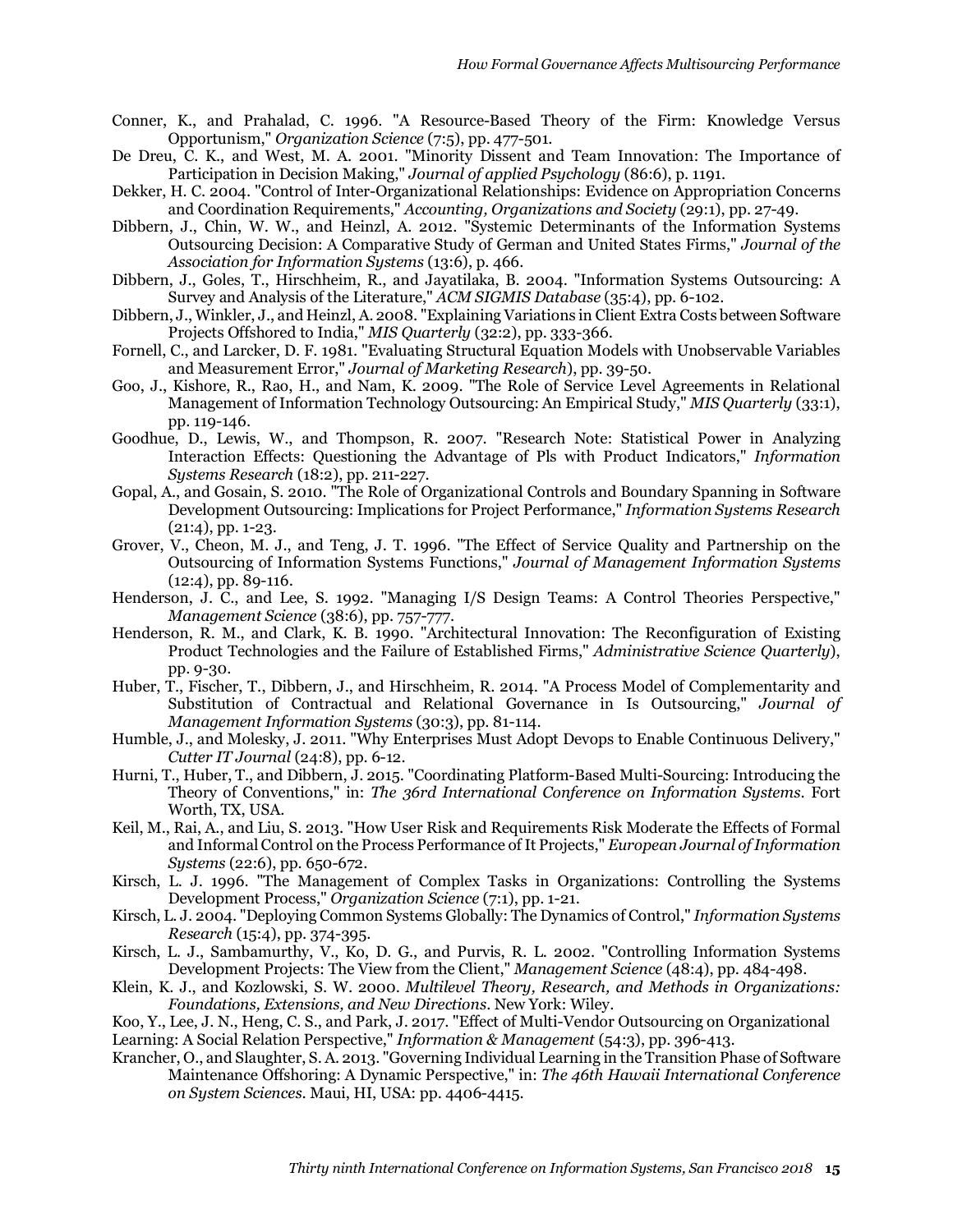- Lee, J., and Kim, Y. 1999. "Effect of Partnership Quality on Is Outsourcing Success: Conceptual Framework and Empirical Validation," *Journal of Management Information Systems* (15:4), pp. 29-61.
- Levina, N., and Su, N. 2008. "Global Multisourcing Strategy: The Emergence of a Supplier Portfolio in Services Offshoring," *Decision Sciences* (39:3), pp. 541-570.
- MacKenzie, S. B., Podsakoff, P. M., and Podsakoff, N. P. 2011. "Construct Measurement and Validation Procedures in MIS and Behavioral Research: Integrating New and Existing Techniques," *MIS Quarterly* (35:2), pp. 293-334.
- Nidumolu, S. R., and Subramani, M. R. 2003. "The Matrix of Control: Combining Process and Structure Approaches to Managing Software Development," *Journal of Management Information Systems* (20:3), pp. 159-196.
- Oshri, I., Kotlarsky, J. and L.P. Willcocks (2015) "The Handbook of Global Outsourcing and Offshoring", Macmillan, London. 3rd edition,
- Pinsonneault, A., and Kraemer, K. 1993. "Survey Research Methodology in Management Information Systems: An Assessment," *Journal of management information systems* (10:2), pp. 75-105.
- Poppo, L., and Zenger, T. 2002. "Do Formal Contracts and Relational Governance Function as Substitutes or Complements?" *Strategic Management Journal* (23:8), pp. 707-725.
- Rustagi, S., King, W. R., and Kirsch, L. J. 2008. "Predictors of Formal Control Usage in It Outsourcing Partnerships," *Information Systems Research* (19:2), pp. 126-143.
- Straub, D., Boudreau, M.-C., and Gefen, D. 2004. "Validation Guidelines for Is Positivist Research," *The Communications of the Association for Information Systems* (13:1), p. 63.
- Su, N., and Levina, N. 2011. "Global Multisourcing Strategy: Integrating Learning from Manufacturing into IT Service Outsourcing," *IEEE Transactions on Engineering Management* (58:4), pp. 717-729.
- Takeishi, A. 2002. "Knowledge Partitioning in the Interfirm Division of Labor: The Case of Automotive Product Development," *Organization Science* (13:3), pp. 321-338.
- Tiwana, A. 2008. "Does Technological Modularity Substitute for Control? A Study of Alliance Performance in Software Outsourcing," *Strategic Management Journal* (29:7), pp. 769-780.
- Tiwana, A., and Keil, M. 2009. "Control in Internal and Outsourced Software Projects," *Journal of Management Information Systems* (26:3), pp. 9-44.
- Tomczak, A. 2015. "Wto-Ausschreibung Für App-Entwicklung, "Agile Beschaffung", Mini-Tender, Agiles Umfeld."
- Van de Ven, A. H., Delbecq, A. L., and Koenig, R. 1976. "Determinants of Coordination Modes within Organizations," *American Sociological Review* (41:2), pp. 322-338.
- Verbeke, G., and Molenberghs, G. 2009. *Linear Mixed Models for Longitudinal Data*. Heidelberg, Germany: Springer.
- Wang, E. T., Barron, T., and Seidmann, A. 1997. "Contracting Structures for Custom Software Development: The Impacts of Informational Rents and Uncertainty on Internal Development and Outsourcing," *Management Science* (43:12), pp. 1726-1744.
- West, B. T., Welch, K. B., and Galecki, A. T. 2007. *Linear Mixed Models: A Practical Guide Using Statistical Software*. Boca Raton, FL: CRC Press.
- Wiener, M., and Saunders, C. 2014. "Forced Coopetition in IT Multi-Sourcing," *The Journal of Strategic Information Systems* (23:3), pp. 210-225.

## **Appendix: Survey Instrument**

*Collective Formal Control* (based on Kirsch et al. 2002)

To ensure that not the individual performance of vendor A and B, but rather their combined performance (i.e., solutions by vendor A and B in combination as part of the multisourcing arrangement) meet our objectives, we …

CFC1: … expect both vendors to follow an understandable written sequence of steps that define interactions between these two vendors.\*

CFC2: … assess the extent to which both vendors interact in accordance to existing written procedures and practices when delivering the outsourced service.

CFC3: … evaluate the extent to which combined services are delivered as defined in the contract regardless of how this goal is accomplished.